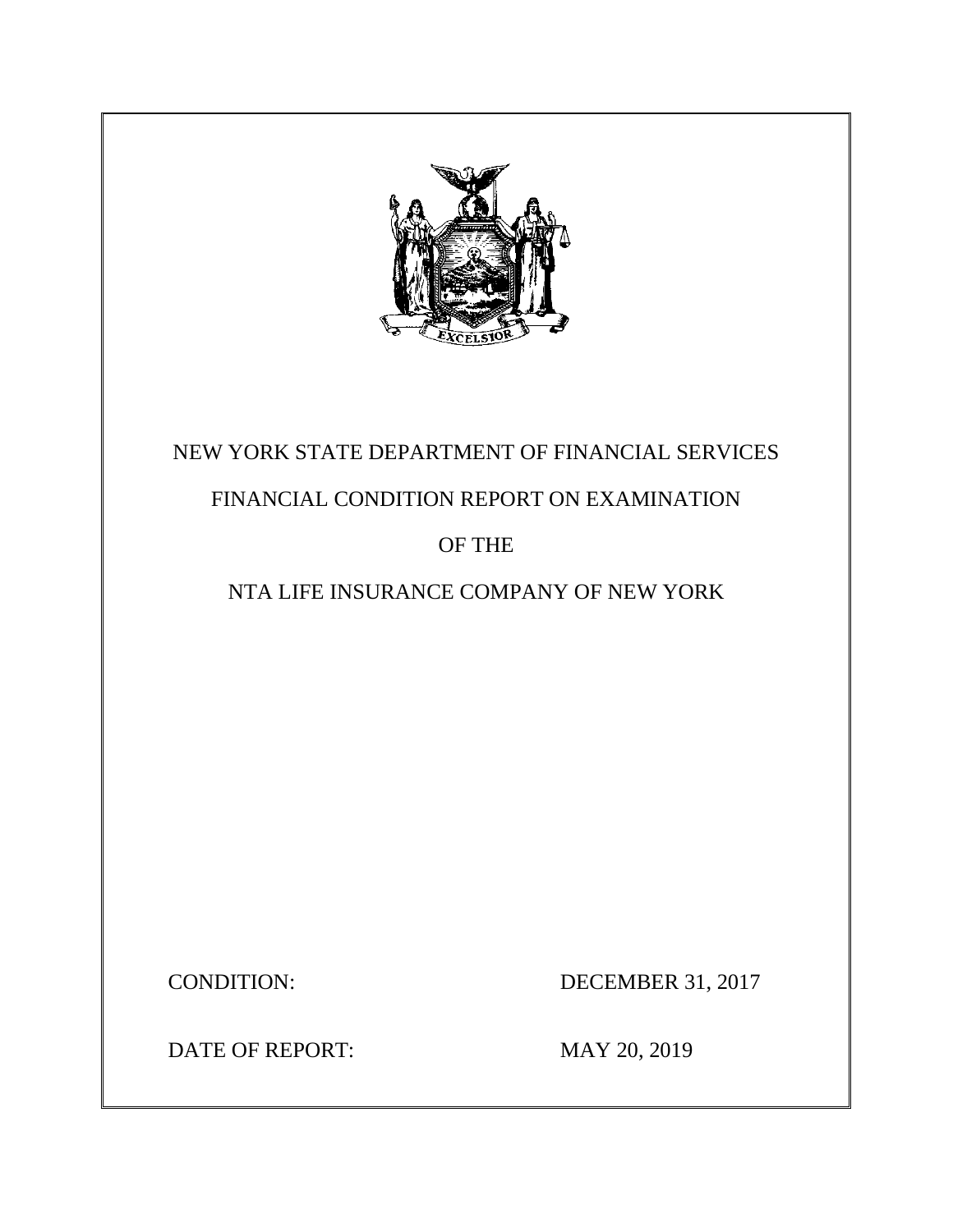### NEW YORK STATE DEPARTMENT OF FINANCIAL SERVICES

### FINANCIAL CONDITION REPORT ON EXAMINATION

OF THE

### NTA LIFE INSURANCE COMPANY OF NEW YORK

AS OF

DECEMBER 31, 2017

DATE OF REPORT: MAY 20, 2019

EXAMINER: JAMES W. MENCK, CFE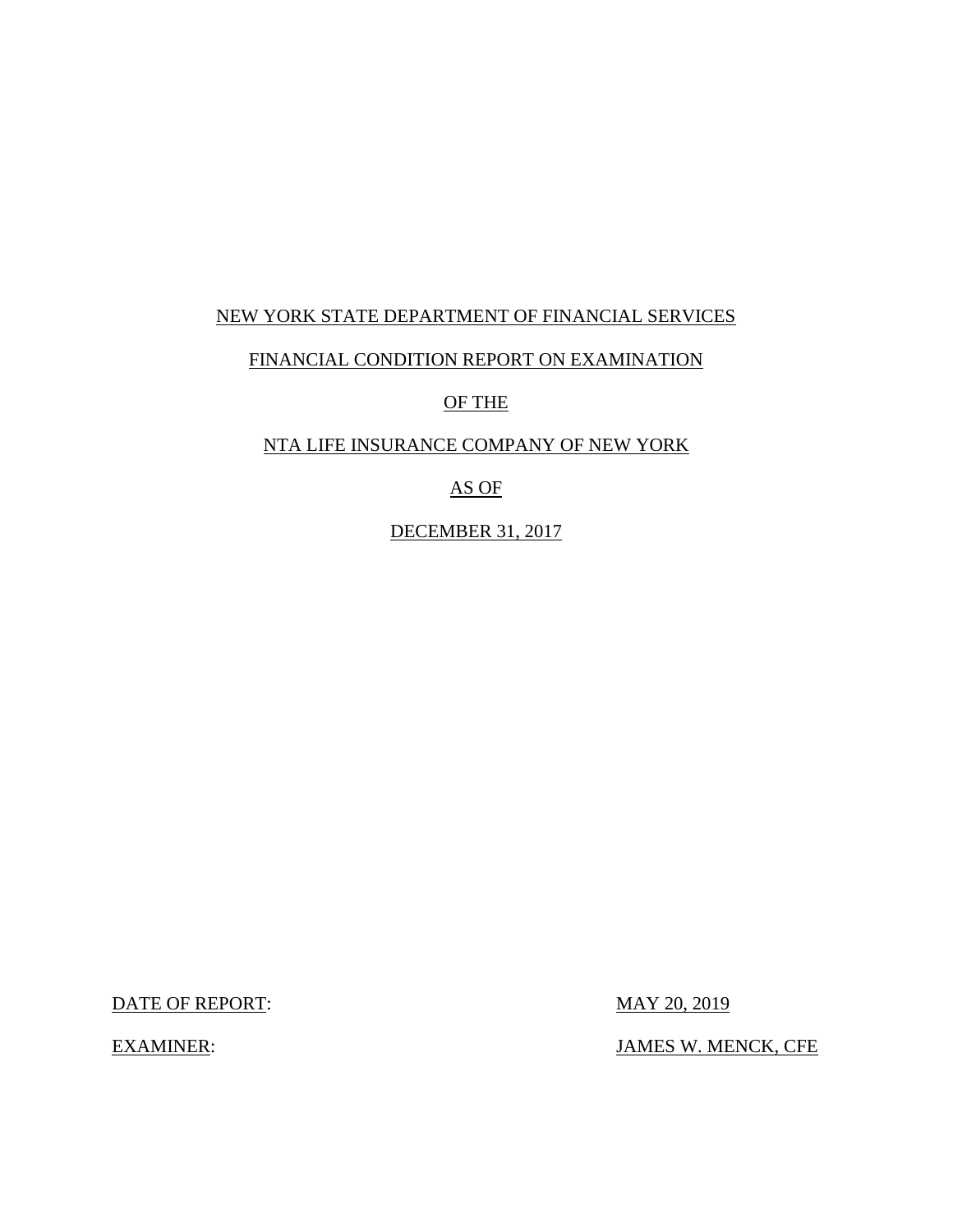## TABLE OF CONTENTS

| <b>ITEM</b>      |                                     | PAGE NO.       |
|------------------|-------------------------------------|----------------|
| 1.               | Executive summary                   | $\overline{2}$ |
| 2.               | Scope of examination                | 3              |
| 3.               | Description of Company              | 5              |
|                  | A. History                          | 5              |
|                  | B. Holding company                  | 5              |
|                  | C. Organizational chart             | 6              |
|                  | D. Service agreements               | 7              |
|                  | E. Management                       | 8              |
| $\overline{4}$ . | Territory and plan of operations    | 10             |
|                  | A. Statutory and special deposits   | 10             |
|                  | <b>B.</b> Direct operations         | 10             |
|                  | C. Reinsurance                      | 11             |
| 5.               | Significant operating results       | 12             |
| 6.               | <b>Financial statements</b>         | 15             |
|                  | A. Independent accountants          | 15             |
|                  | <b>B.</b> Net admitted assets       | 15             |
|                  | C. Liabilities, capital and surplus | 16             |
|                  | D. Condensed summary of operations  | 17             |
|                  | E. Capital and surplus account      | 18             |
|                  | F. Reserves                         | 19             |
| 7.               | Subsequent events                   | 20             |
| 8.               | Summary and conclusions             | 21             |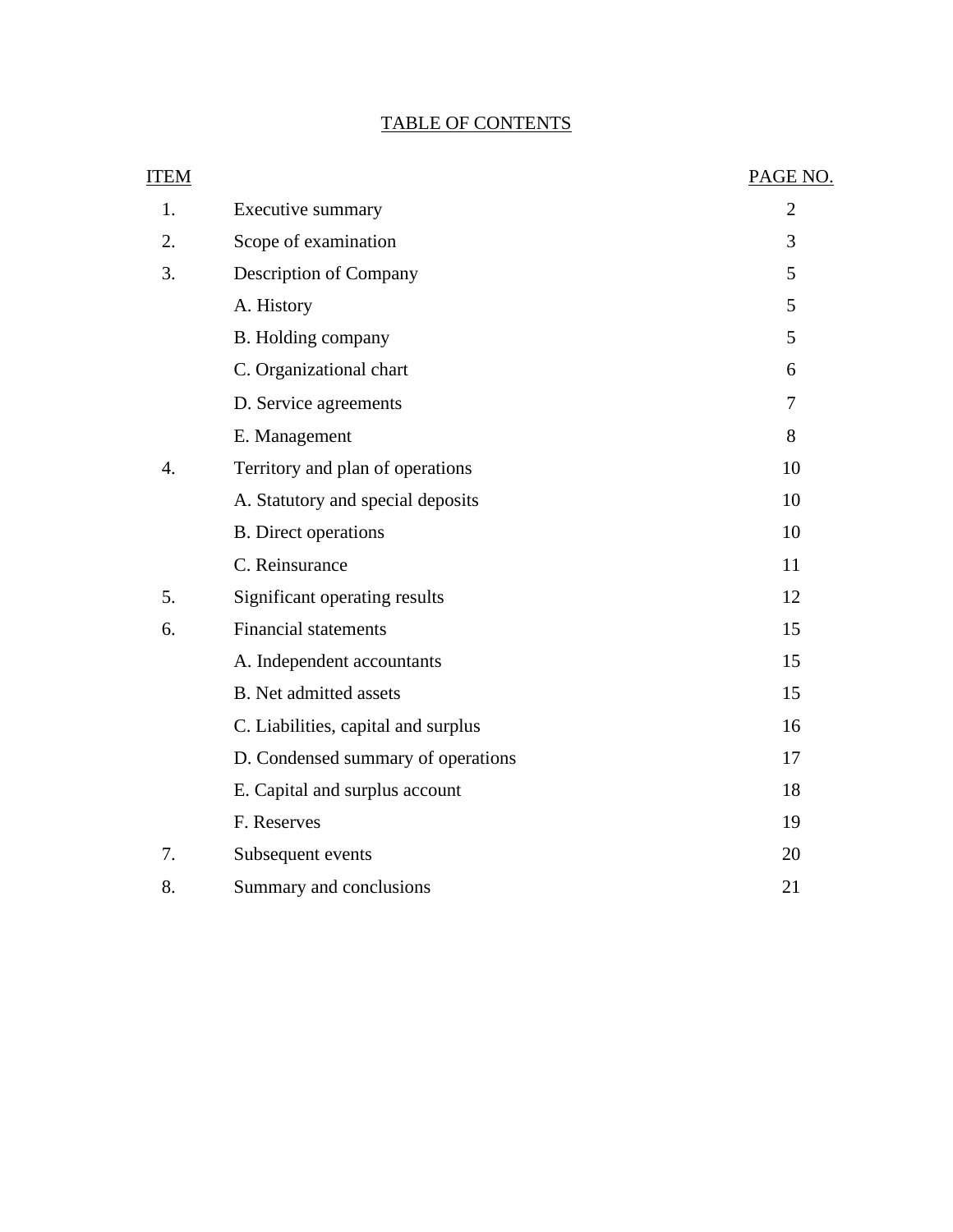

## NEW YORK STATE  $$ FINANCIAL SERVICES

Andrew M. Cuomo Governor

Linda A. Lacewell Superintendent

February 24, 2020

The Honorable Linda A. Lacewell Superintendent of Financial Services New York, New York 10004

Madam:

In accordance with instructions contained in Appointment No. 31769, dated May 17, 2018, and annexed hereto, an examination has been made into the condition and affairs of NTA Life Insurance Company of New York, hereinafter referred to as "the Company," at its administrative office located at 4949 Keller Springs Road, Addison, TX 75001. The Company's home office is located at 30 Broad Street, New York, NY 10004.

Wherever "Department" appears in this report, it refers to the New York State Department of Financial Services.

The report indicating the results of this examination is respectfully submitted.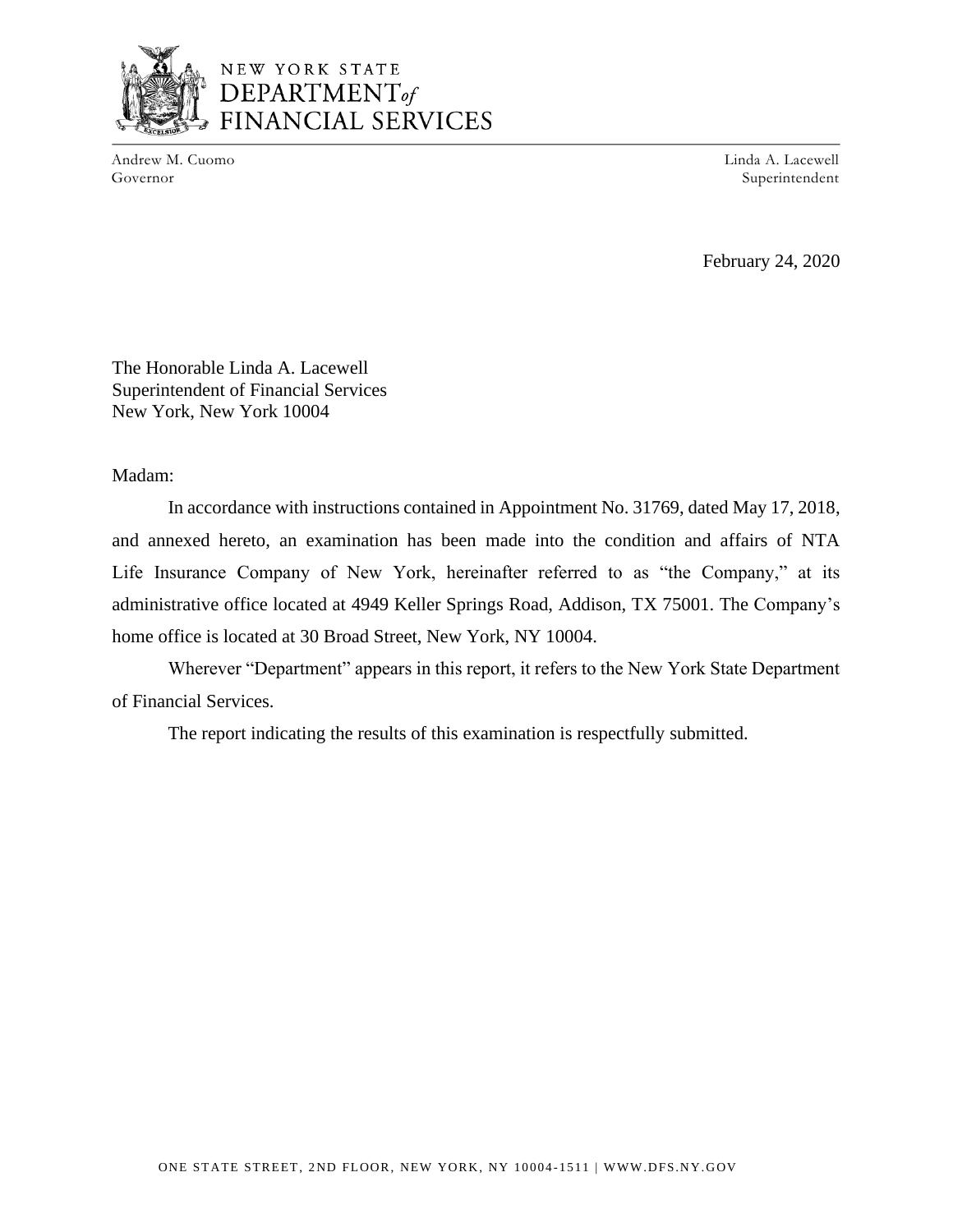### 1. EXECUTIVE SUMMARY

The material violation and comment contained in this report are summarized below.

- The Company violated Section 4228(h) of the New York Insurance Law by failing to provide the required demonstrations. (See item 6F of this report.)
- On December 10, 2018, the Company signed a definitive agreement to be acquired by Horace Mann Educators Corporation for \$405 million. (See item 7 of this report.)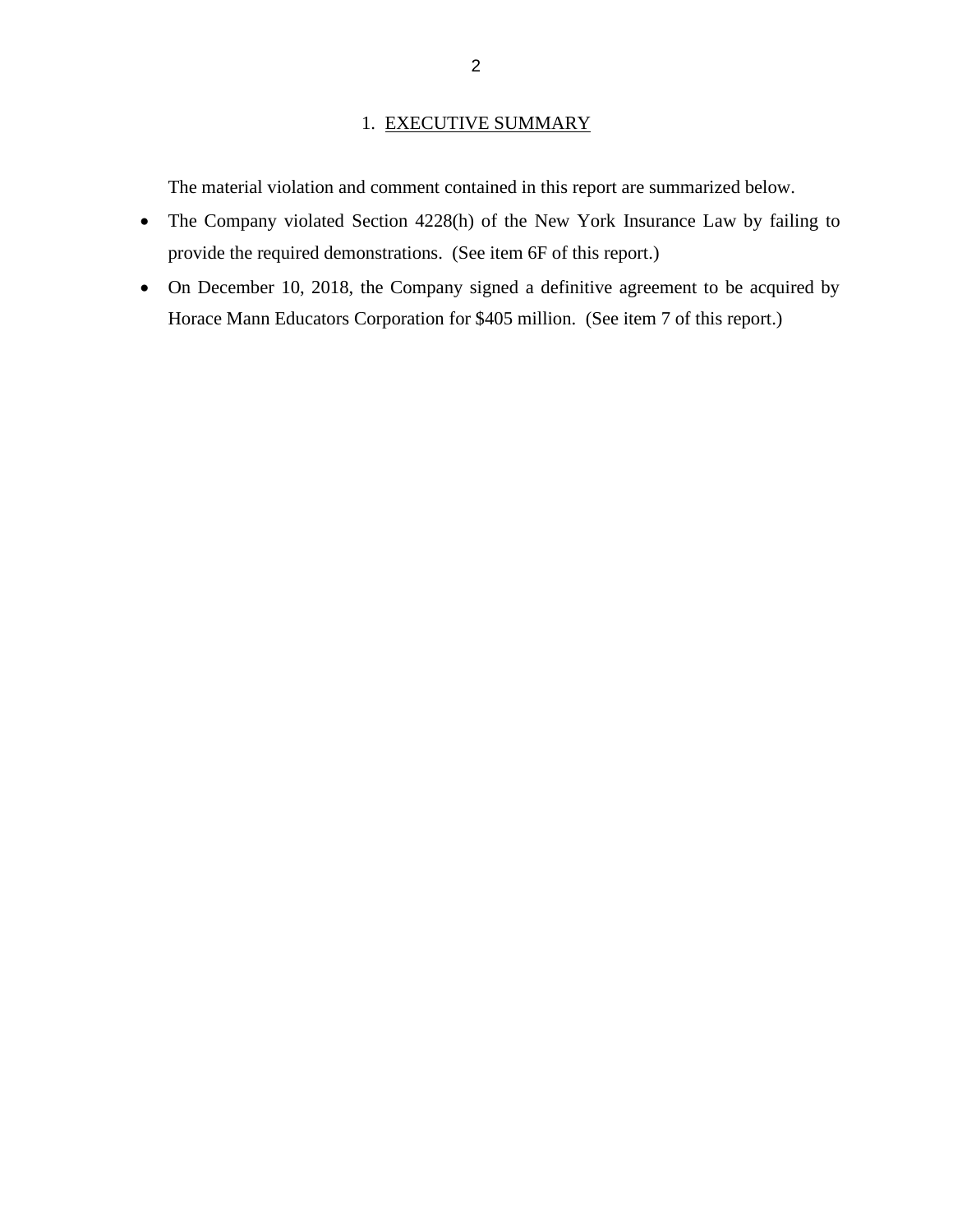#### 2. SCOPE OF EXAMINATION

The examination of the Company was a full-scope examination as defined in the National Association of Insurance Commissioners ("NAIC's") *Financial Condition Examiners Handbook, 2018 Edition* (the "Handbook")*.* The examination covers the period from October 1, 2013, to December 31, 2017. The examination was conducted observing the guidelines and procedures in the Handbook and, where deemed appropriate by the examiner, transactions occurring subsequent to December 31, 2017, but prior to the date of this report (i.e., the completion date of the examination) were also reviewed.

The examination was conducted on a risk-focused basis in accordance with the provisions of the Handbook published by the NAIC. The Handbook guidance provides for the establishment of an examination plan based on the examiner's assessment of risk in the insurer's operations and utilizing that evaluation in formulating the nature and extent of the examination. The examiner planned and performed the examination to evaluate the current financial condition as well as identify prospective risks that may threaten the future solvency of the insurer. The examiner identified key processes, assessed the risks within those processes and evaluated the internal control systems and procedures used to mitigate those risks. The examination also included assessing the principles used and significant estimates made by management, evaluating the overall financial statement presentation, and determining management's compliance with New York statutes and Department guidelines, Statutory Accounting Principles as adopted by the Department, and annual statement instructions.

The examination was led by the State of Texas, with participation from the State of New York. Since the lead and participating states are all accredited by the NAIC, all states deemed it appropriate to rely on each other's work.

Information about the Company's organizational structure, business approach and control environment were utilized to develop the examination approach. The Company's risks and management activities were evaluated incorporating the NAIC's nine branded risk categories. These categories are as follows:

- Pricing/Underwriting
- Reserving
- **Operational**
- **Strategic**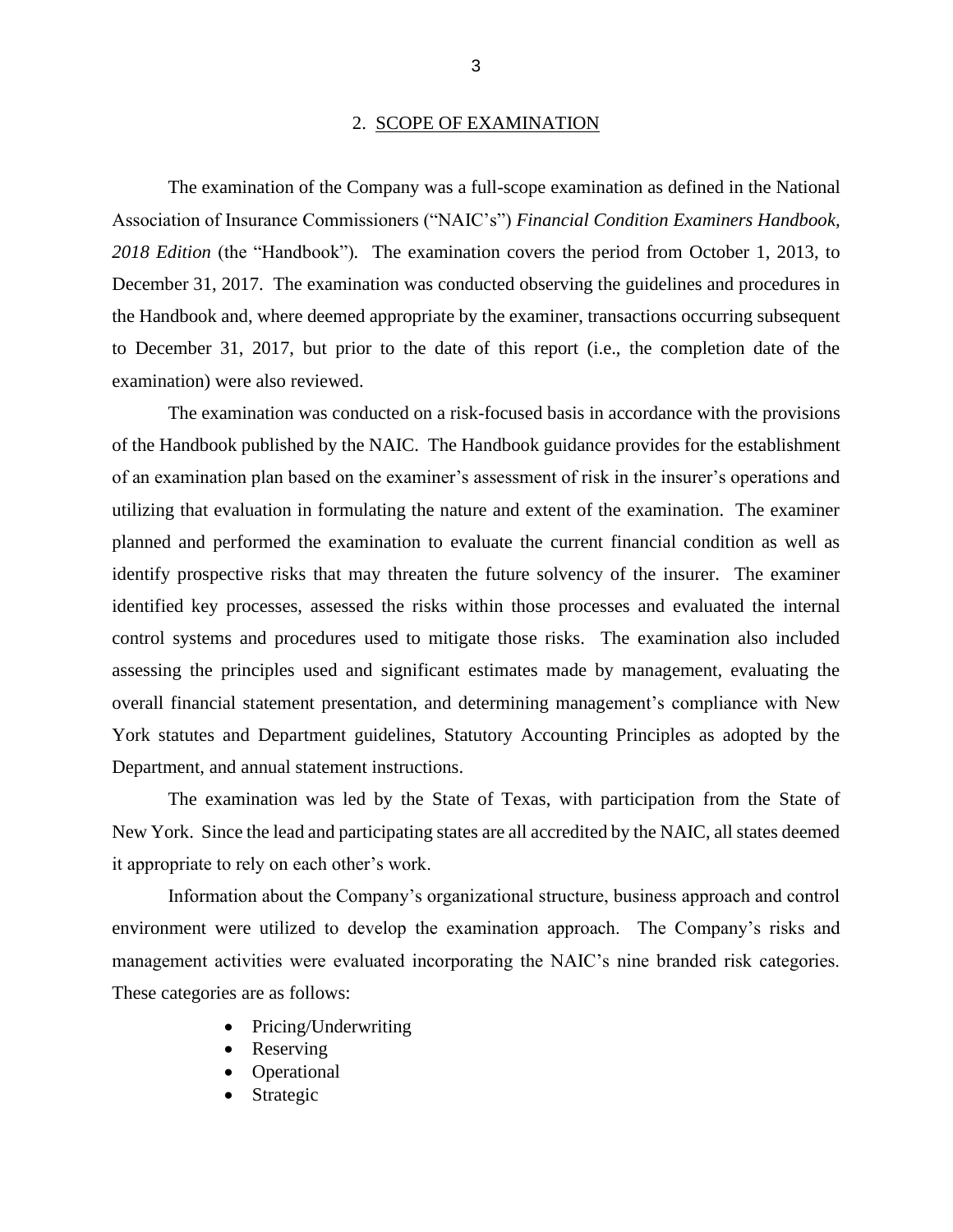- Credit
- Market
- Liquidity
- Legal
- Reputational

The Company was audited annually, for the years 2013 through 2017, by the accounting firm of BDO USA LLP. The Company received an unqualified opinion in all years. Certain audit workpapers of the accounting firm were reviewed and relied upon in conjunction with this examination. The Company does not have a dedicated internal audit department. The formal financial audits are conducted by an external audit firm, and the chief financial officer and his team are dedicated to regularly ensuring proper financial reporting and monitoring of financial controls. Internal audits of transactions are conducted regularly by the business units. These operational audits are conducted by dedicated senior level, supervisory or management personnel, depending on specific needs.

This is the first examination of the Company by the Department. As such, this is the Company's first report on examination.

This report on examination is confined to financial statements and comments on those matters which involve departure from laws, regulations or rules, or matters which require explanation or description.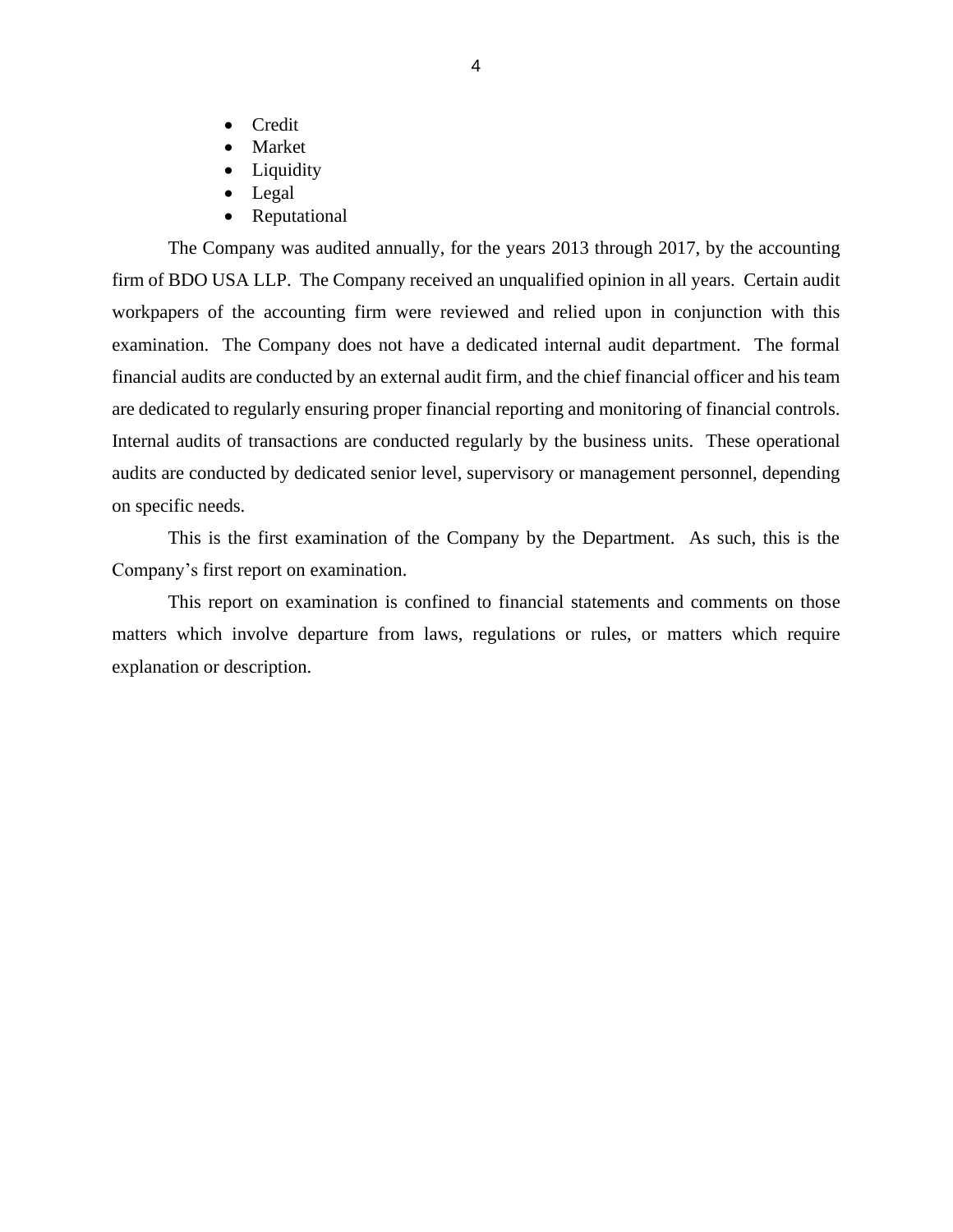#### 3. DESCRIPTION OF COMPANY

#### A. History

The Company was incorporated as a stock life insurance company under the laws of the State New York on July 17, 2012, and was licensed and authorized to commence business on October 1, 2013. The Company began issuing policies in January 2014. Initial resources of \$7,000,000, consisting of common capital stock of \$2,000,000 and paid in and contributed surplus of \$5,000,000, were provided through the sale of 2,000,000 shares of common stock (with a par value of \$1 each) for \$3.50 per share.

#### B. Holding Company

The Company is a wholly owned subsidiary of National Teachers Association Life Insurance Company ("NTA Life"), a Texas life insurance company. NTA Life is in turn a wholly owned subsidiary of Ellard Enterprises, Inc., a Texas investment holding company. The control of Ellard Enterprises, Inc., the sole shareholder of NTA Life, is held by the Bill J. and Betty Jo Ellard Secure Trust B GST Non-Exempt and BJO Family Trust through their direct ownership and control of Ellard Family Holdings, Inc., the parent company of the NTA Life holding company system.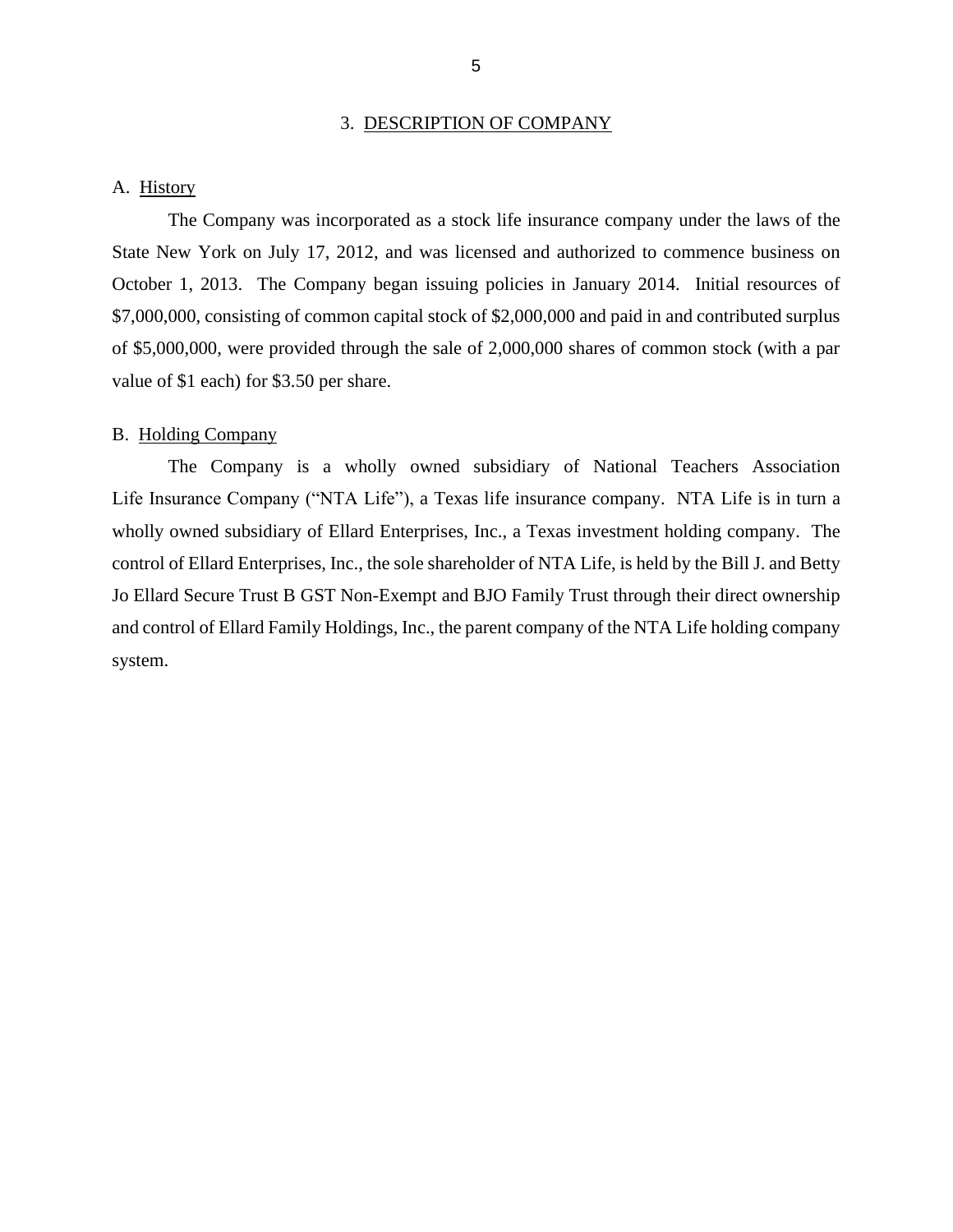#### C. Organizational Chart

An abbreviated organization chart reflecting the relationship between the Company and significant entities in its holding company system as of December 31, 2017, follows:

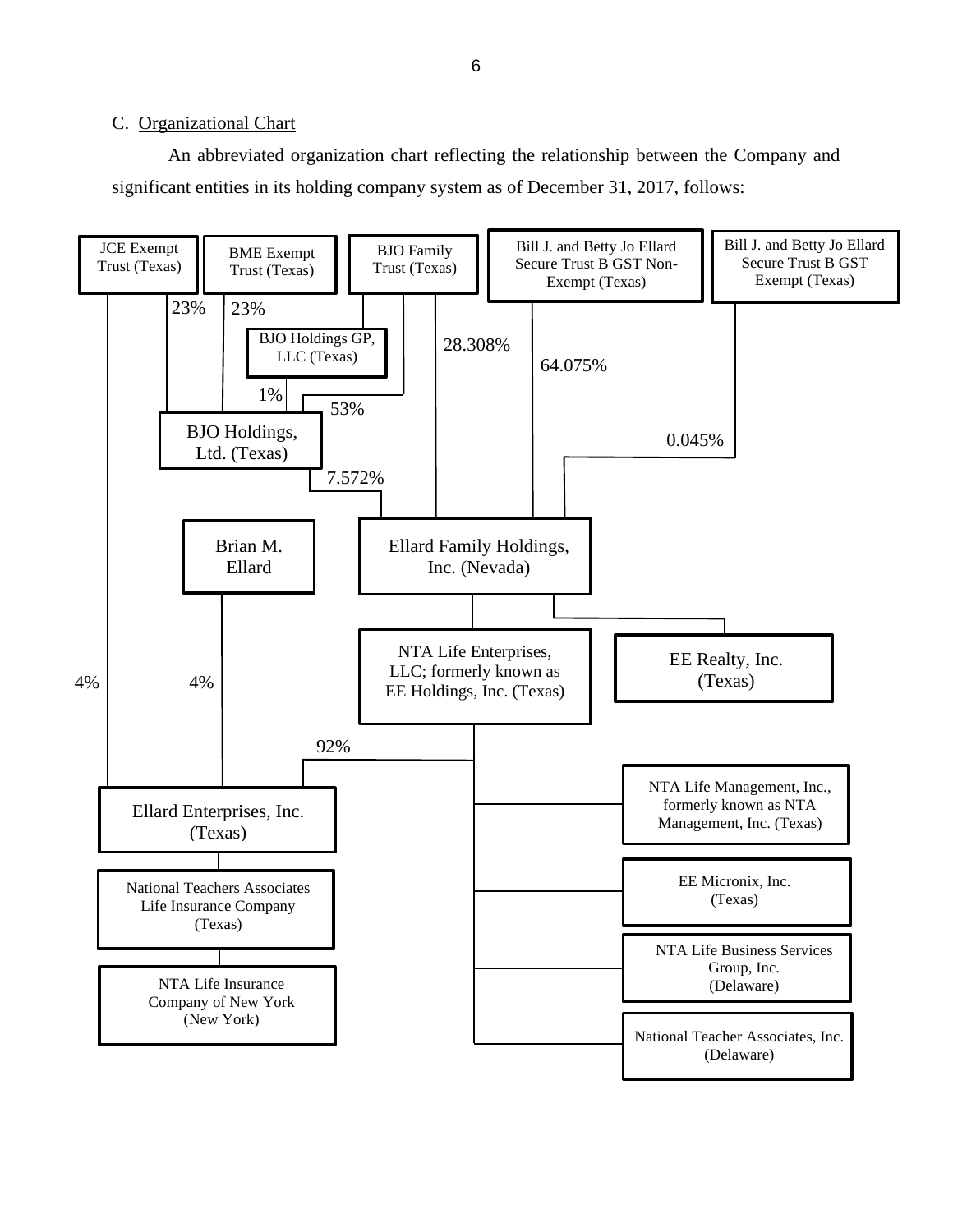### D. Service Agreements

The Company had three service agreements in effect with affiliates during the examination period.

| Type of<br>Agreement<br>and<br>Department<br>File Number         | Effective<br>Date                    | Provider<br>of<br>Services                                                                                                    | Recipient<br>of<br>Services | Specific Service(s)<br>Covered                                                                                                                                                                                                                                                                    | Expense<br>For Each Year<br>of the<br>Examination                                            |
|------------------------------------------------------------------|--------------------------------------|-------------------------------------------------------------------------------------------------------------------------------|-----------------------------|---------------------------------------------------------------------------------------------------------------------------------------------------------------------------------------------------------------------------------------------------------------------------------------------------|----------------------------------------------------------------------------------------------|
| Administrative<br><b>Services</b><br>Agreement<br>File No. 46763 | 08/01/2013                           | NTA Life                                                                                                                      | The<br>Company              | Accounting, actuarial,<br>agency support, claims<br>services, corporate<br>functions, general<br>management,<br>information technology,<br>legal, customer care,<br>premium billing $&$<br>collection, product<br>development,<br>reinsurance, sales &<br>marketing, support, and<br>underwriting | 2013 \$ 0<br>2014 \$ (34,230)<br>2015 \$ (107,700)<br>2016 \$ (130,363)<br>2017 \$ (142,064) |
| Premium<br>Remittance<br>Agreement                               | 08/01/2013                           | NTA Life<br><b>Business</b><br><b>Services</b><br>Group, Inc.                                                                 | The<br>Company              | Collection and<br>remittance of payroll<br>deducted premiums                                                                                                                                                                                                                                      | 2013 \$0<br>2014 \$0<br>2015 \$0<br>2016 \$0<br>2017 \$0                                     |
| <b>Master General</b><br>Agency<br>Agreement                     | 08/05/2013<br>Assigned<br>01/01/2016 | National<br>Teacher<br>Associates of<br>New York,<br>Inc.<br>assigned to<br><b>National</b><br>Teacher<br>Associates,<br>Inc. | The<br>Company              | General agency services                                                                                                                                                                                                                                                                           | 2013\$0<br>2014 \$(75,936)<br>2015 \$(367,013)<br>2016 \$(474,245)<br>2017 \$(385,469)       |

The Company participates in a federal income tax allocation agreement with its parent.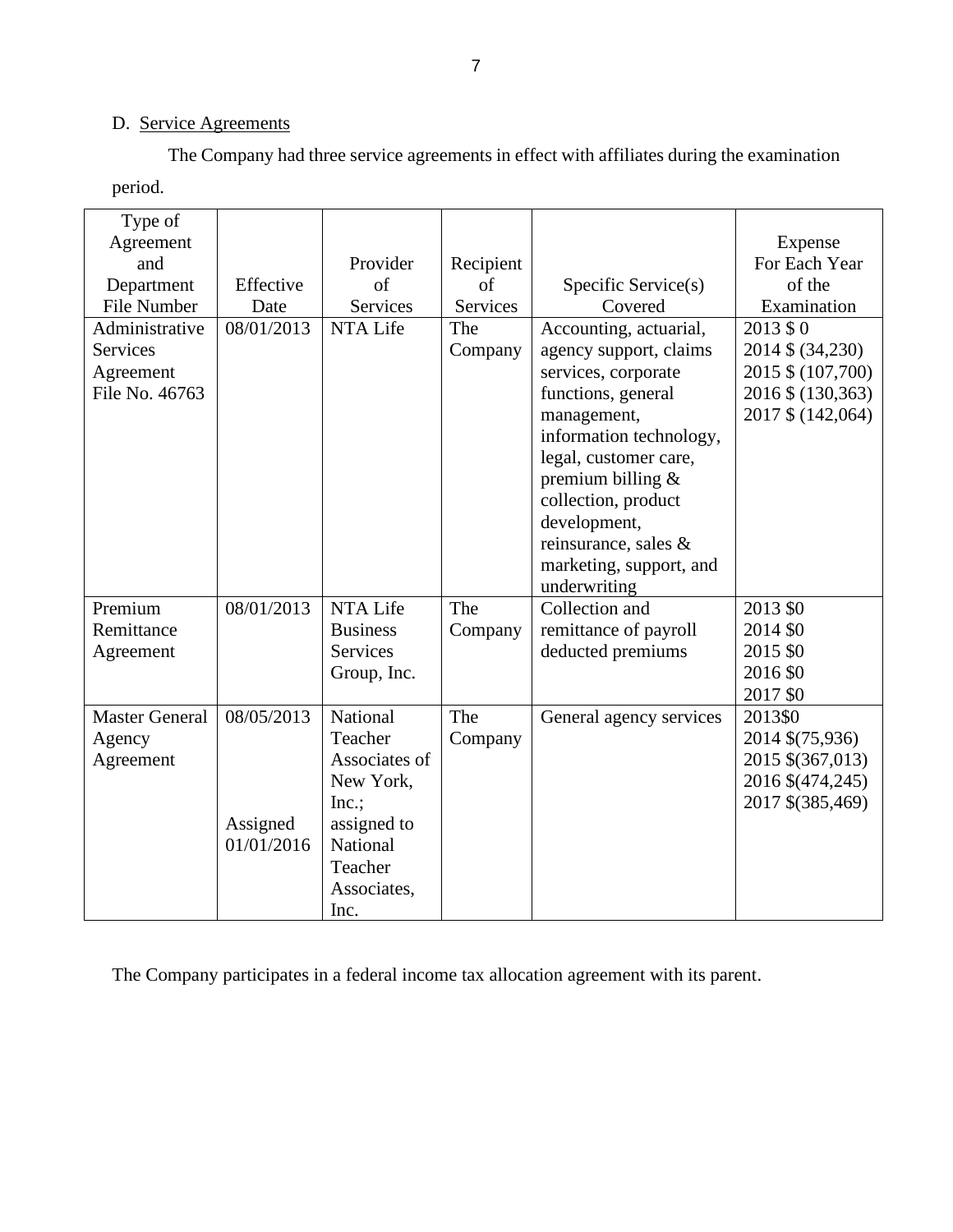E. Management

The Company's by-laws provide that the board of directors shall be comprised of not less than 7 and not more than 12 directors. Directors are elected for a period of one year at the annual meeting of the stockholders held in the last 14 days of April of each year. As of December 31, 2017, the board of directors consisted of nine members. Meetings of the board are held quarterly.

The nine board members and their principal business affiliation, as of December 31, 2017, were as follows:

| Name and Residence                               | <b>Principal Business Affiliation</b>                                                | Year First<br>Elected |
|--------------------------------------------------|--------------------------------------------------------------------------------------|-----------------------|
| Betty J. Ellard<br>Dallas, TX                    | President<br>EE Ranches, Inc                                                         | 2013                  |
| Brian M. Ellard<br>Dallas, Texas                 | Director and Vice Chairman<br>National Teachers Associates Life Insurance<br>Company | 2013                  |
| Charles F. Ball Jr.*<br>Dallas, Texas            | Senior Chairman<br>Bank of Texas, N.A.                                               | 2013                  |
| James T. Langham Jr.<br>Corsicana, Texas         | Director<br>National Teachers Associates Life Insurance<br>Company                   | 2013                  |
| Matthew J. Gaul*<br>Brooklyn, New York           | Partner<br>Dentons US, LLP                                                           | 2013                  |
| Peter J. Molinaro*<br>Loudonville, New York      | Vice President<br>Park Strategies, LLC                                               | 2013                  |
| Philip A. Velasquez*<br>Port Jefferson, New York | Owner<br>Harbor View Actuarial Consulting LLC                                        | 2013                  |
| Raymond J. Martin Jr<br>Dallas, Texas            | Director<br>National Teachers Associates Life Insurance<br>Company                   | 2013                  |
| Wade A. Rugenstein<br>Plano, Texas               | President and Chief Executive Officer<br>NTA Life Insurance Company of New York      | 2015                  |

\*Not affiliated with the Company or any other company in the holding company system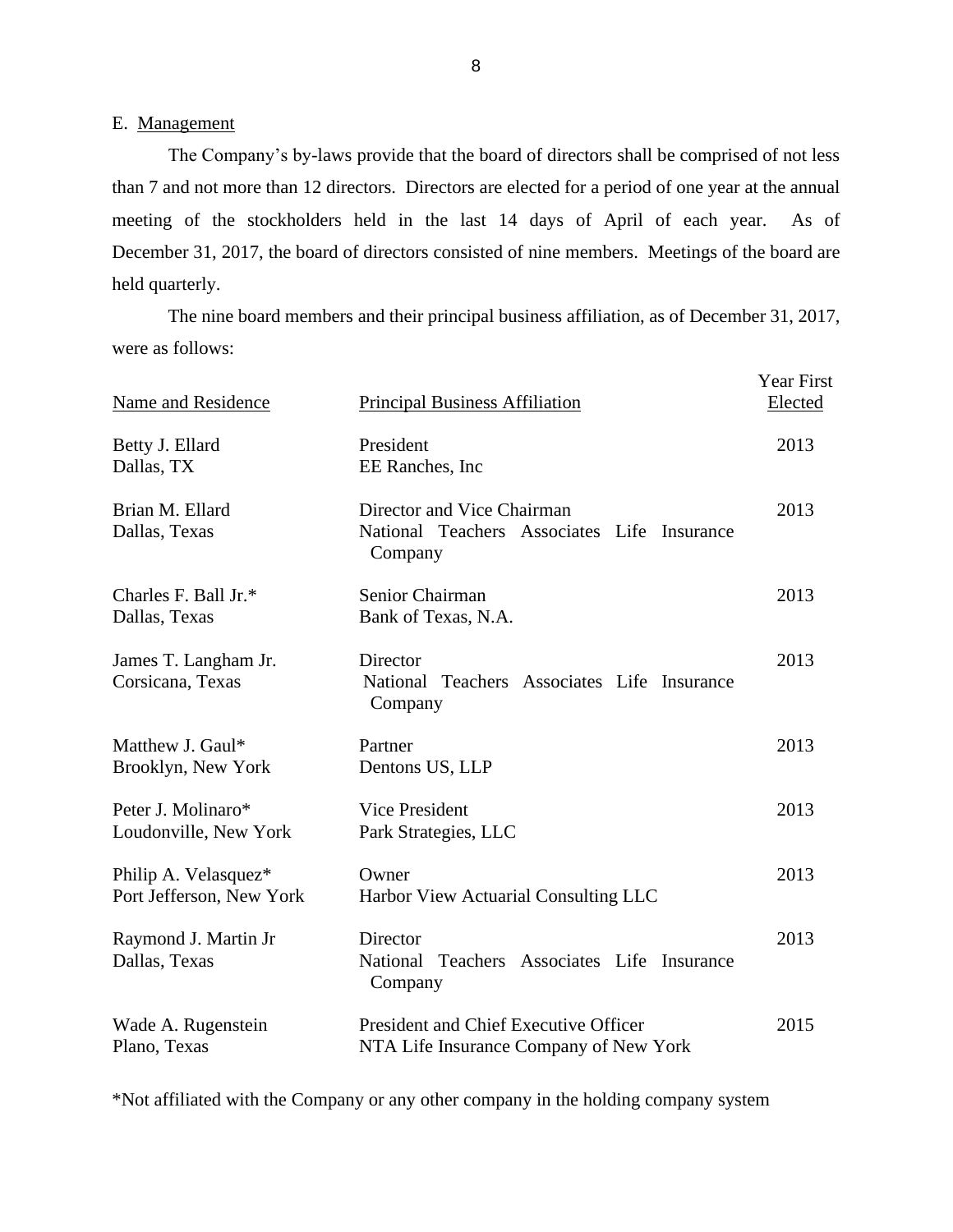The examiner's review of the minutes of the meetings of the board of directors and its committees indicated that meetings were well attended, and that each director attended most meetings.

The following is a listing of the principal officers of the Company as of December 31, 2017:

| Title                                                      |
|------------------------------------------------------------|
| President and Chief Executive Officer                      |
| Vice President, Treasurer and Chief Financial Officer      |
| Vice President, Secretary and Chief Administrative Officer |
| Vice President, General Counsel                            |
| Vice President, Chief Marketing Officer                    |
| <b>Chief Information Security Officer</b>                  |
|                                                            |

\*Designated consumer services officer per Section 216.4(c) of 11 NYCRR 216 (Insurance Regulation 64)

On April 26, 2018, Derik T. Sanders was appointed as the Chief Risk Officer besides being the Vice President and General Counsel.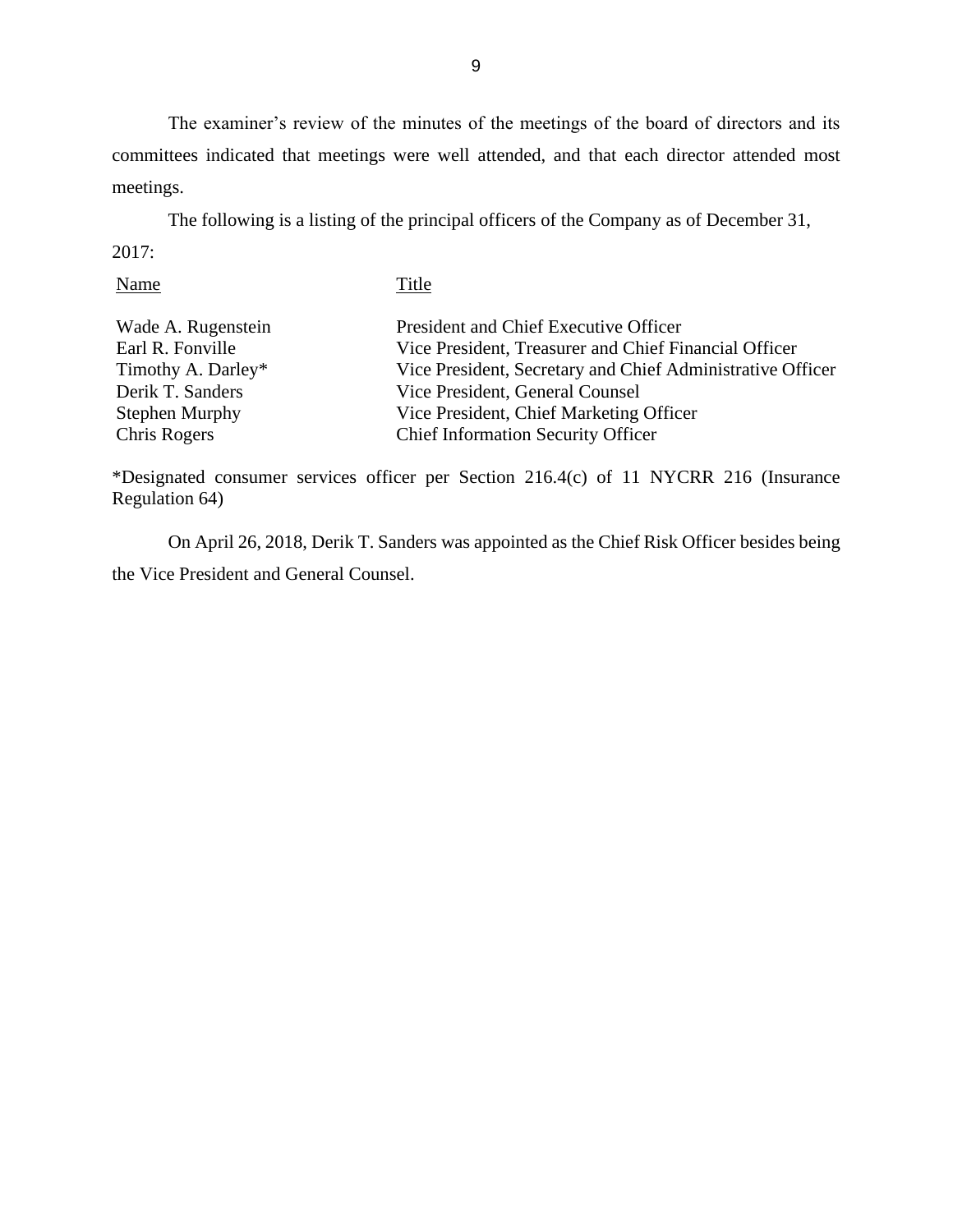#### 4. TERRITORY AND PLAN OF OPERATIONS

The Company is authorized to write life insurance, annuities, and accident and health insurance as defined in paragraphs 1, 2 and 3 of Section 1113(a) of the New York Insurance Law.

The Company is a provider of voluntary worksite marketing insurance products in New York. The Company was authorized to commence business on October 1, 2013, and began issuing policies in January 2014.

The following tables show the percentage of direct premiums received, by state, and by major lines of business for the year 2017:

|                         |        | <b>Accident and Health</b> |        |
|-------------------------|--------|----------------------------|--------|
| Life Insurance Premiums |        | <b>Insurance Premiums</b>  |        |
| New York                | 79.9%  | New York                   | 97.1%  |
| Pennsylvania            | 11.6   |                            |        |
| New Jersey              | 6.4    | Subtotal                   | 97.1%  |
|                         |        | All others                 | 2.9%   |
| Subtotal                | 97.9%  |                            |        |
| All others              | 2.1    | Total                      | 100.0% |
| Total                   | 100.0% |                            |        |

#### A. Statutory and Special Deposits

As of December 31, 2017, the Company had \$500,000 (par value) New York State Government Bond on deposit with the State of New York, its domiciliary state, for the benefit of all policyholders, claimants and creditors of the Company.

#### B. Direct Operations

The Company markets nonparticipating health and life insurance products to public sector employees. Approximately 98% of premiums written in 2017 were from health insurance products that are exempt from the provisions of the Patient Protection and Affordable Care Act of 2010. Health products marketed include limited benefit medical insurance, hospital indemnity insurance, and disability income insurance. The Company also markets ordinary life insurance products. Products are marketed through an affiliated captive agency.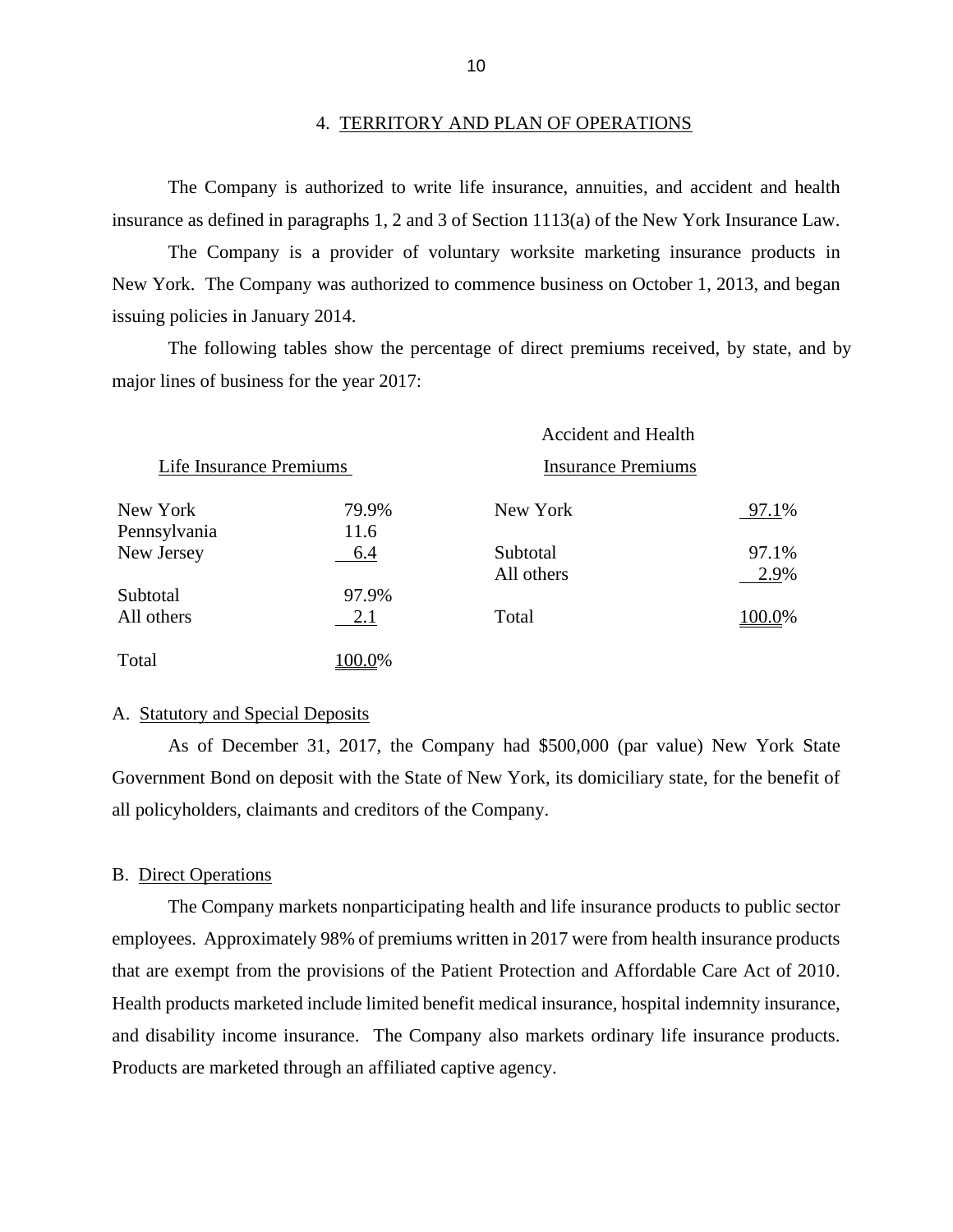#### C. Reinsurance

As of December 31, 2017, the Company had reinsurance treaties in effect with two companies, of which one was authorized or accredited. The Company's life, accident and health business is reinsured on a coinsurance and yearly renewable term basis. Reinsurance is provided on an automatic and facultative basis. The Company's accident and health business is reinsured with NTA Life on a coinsurance with funds withheld basis.

The coinsurance agreement provides for automatic reinsurance up to a maximum face value of \$100,000. The total face amount of life insurance ceded as of December 31, 2017, was \$827,475, which represents 49% of the total face amount of life insurance in force.

Reserve credit taken for reinsurance ceded to unauthorized companies, totaling \$17,258 was supported by funds withheld.

The Company did not assume any insurance business during the period under examination.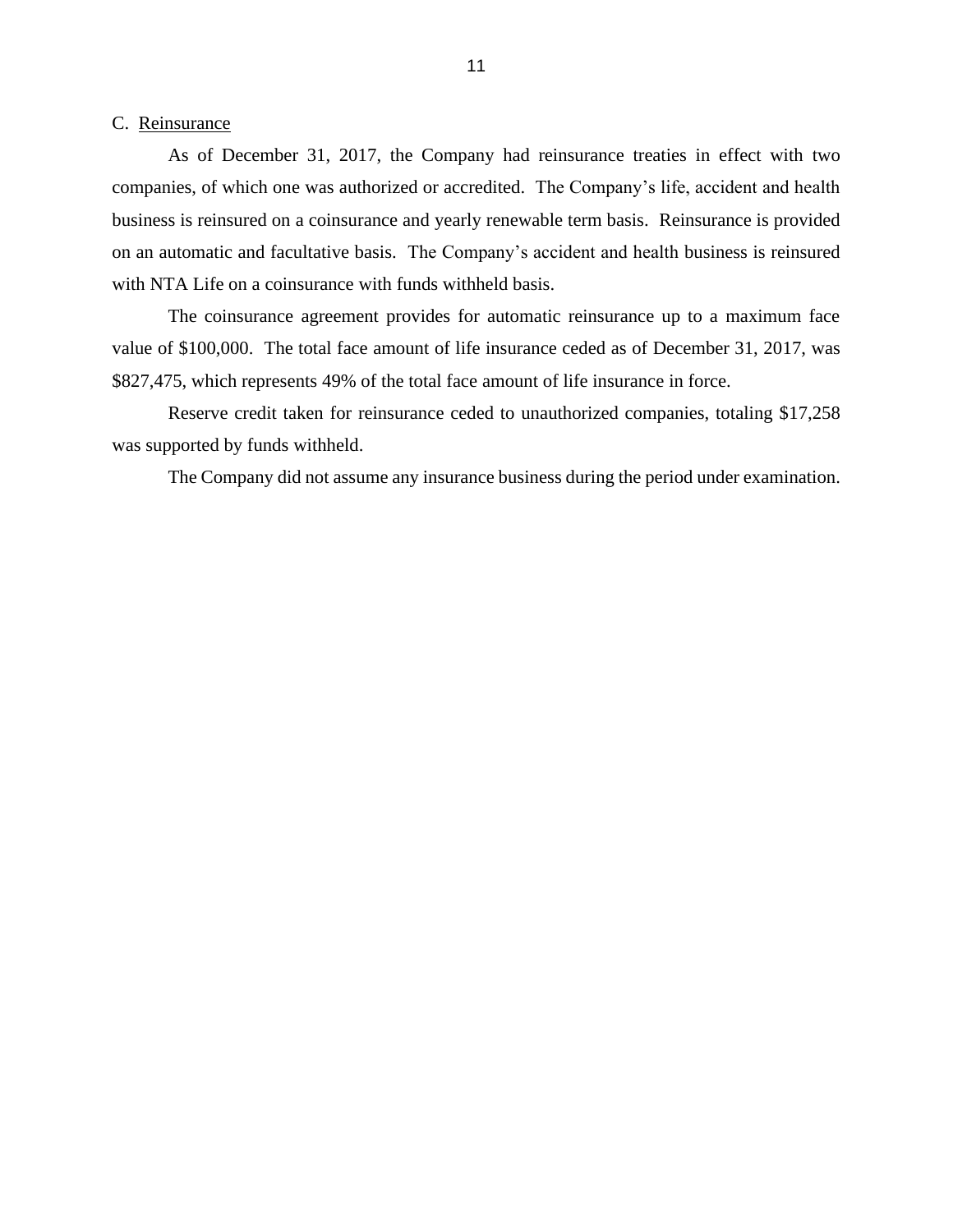#### 5. SIGNIFICANT OPERATING RESULTS

Indicated below is significant information concerning the operations of the Company during the period under examination as extracted from its filed annual statements. Failure of items to add to the totals shown in any table in this report is due to rounding. Fluctuations between the years are due to the Company being a startup in its first years of operations.

The following table indicates the Company's financial growth (decline) during the period under review:

|                                                                                                                          | December 31,<br>2013                    | December 31,<br>2017                                 | Increase<br>(Decrease)                     |
|--------------------------------------------------------------------------------------------------------------------------|-----------------------------------------|------------------------------------------------------|--------------------------------------------|
| Admitted assets                                                                                                          | \$7,000,000                             | \$7,564,018                                          | \$564,018                                  |
| Liabilities                                                                                                              | \$<br>$\theta$                          | \$641,588                                            | \$641,588                                  |
| Common capital stock<br>Gross paid in and contributed surplus<br>Unassigned funds (surplus)<br>Total capital and surplus | \$2,000,000<br>5,000,000<br>\$7,000,000 | \$2,000,000<br>5,000,000<br>(77, 570)<br>\$6,922,430 | \$0<br>$\Omega$<br>(77, 570)<br>\$(77,570) |
| Total liabilities, capital and surplus                                                                                   | \$7,000,000                             | \$6,922,430                                          | \$564,018                                  |

The Company's invested assets as of December 31, 2017 were mainly comprised of bonds (93.4%), and cash and short-term investments (6.6%).

One-hundred percent (100%) of the Company's bond portfolio, as of December 31, 2017, was comprised of investment grade obligations.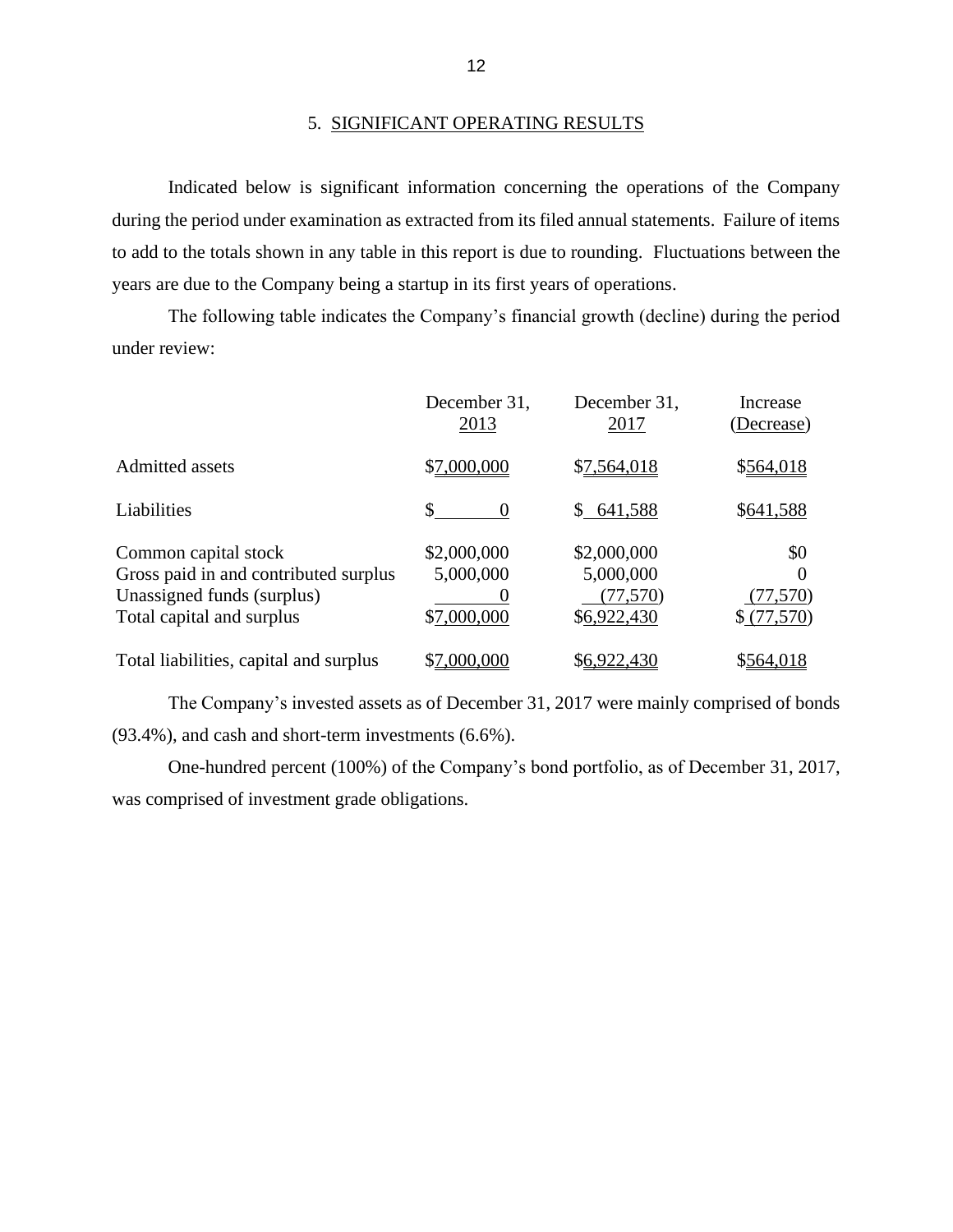|            | Individual     |               | Individual |                     |            |          |
|------------|----------------|---------------|------------|---------------------|------------|----------|
| Whole Life |                | Term          |            | Group Life          |            |          |
|            |                |               |            |                     | Issued $&$ |          |
| Year       | <b>Issued</b>  | In Force      | Issued     | In Force            | Increases  | In Force |
| 2013       | \$<br>$\theta$ | $\theta$<br>S | \$<br>- 0  | $\mathbb{S}$<br>- 0 | \$0        | \$0      |
| 2014       | 495<br>S       | 495<br>S      | \$175      | \$175               | \$0        | \$0      |
| 2015       | \$1,980        | \$1,725       | \$696      | \$450               | \$0        | \$0      |
| 2016       | 650<br>\$      | \$1,855       | \$125      | \$325               | \$0        | \$0      |
| 2017       | \$<br>50       | \$1,355       | \$50       | \$330               | \$0        | \$0      |

The following indicates, for each of the years listed below, the amount of life insurance issued and in force by type (in thousands of dollars):

The following has been extracted from the Exhibits of Accident and Health Insurance in the filed annual statements for each of the years under review:

|                                                                                                  | Ordinary                          |                         |                       |                         |                         |
|--------------------------------------------------------------------------------------------------|-----------------------------------|-------------------------|-----------------------|-------------------------|-------------------------|
|                                                                                                  | 2013                              | 2014                    | 2015                  | 2016                    | 2017                    |
| Outstanding, end of previous year<br>Issued during the year<br>Other net changes during the year | $\theta$<br>0<br>$\boldsymbol{0}$ | $\theta$<br>724<br>(51) | 673<br>1,645<br>(569) | 1,749<br>1,314<br>(816) | 2,247<br>1,162<br>(641) |
| Outstanding, end of current year                                                                 | $\overline{0}$                    | 673                     | 749. ا                | 2,247                   | 2,768                   |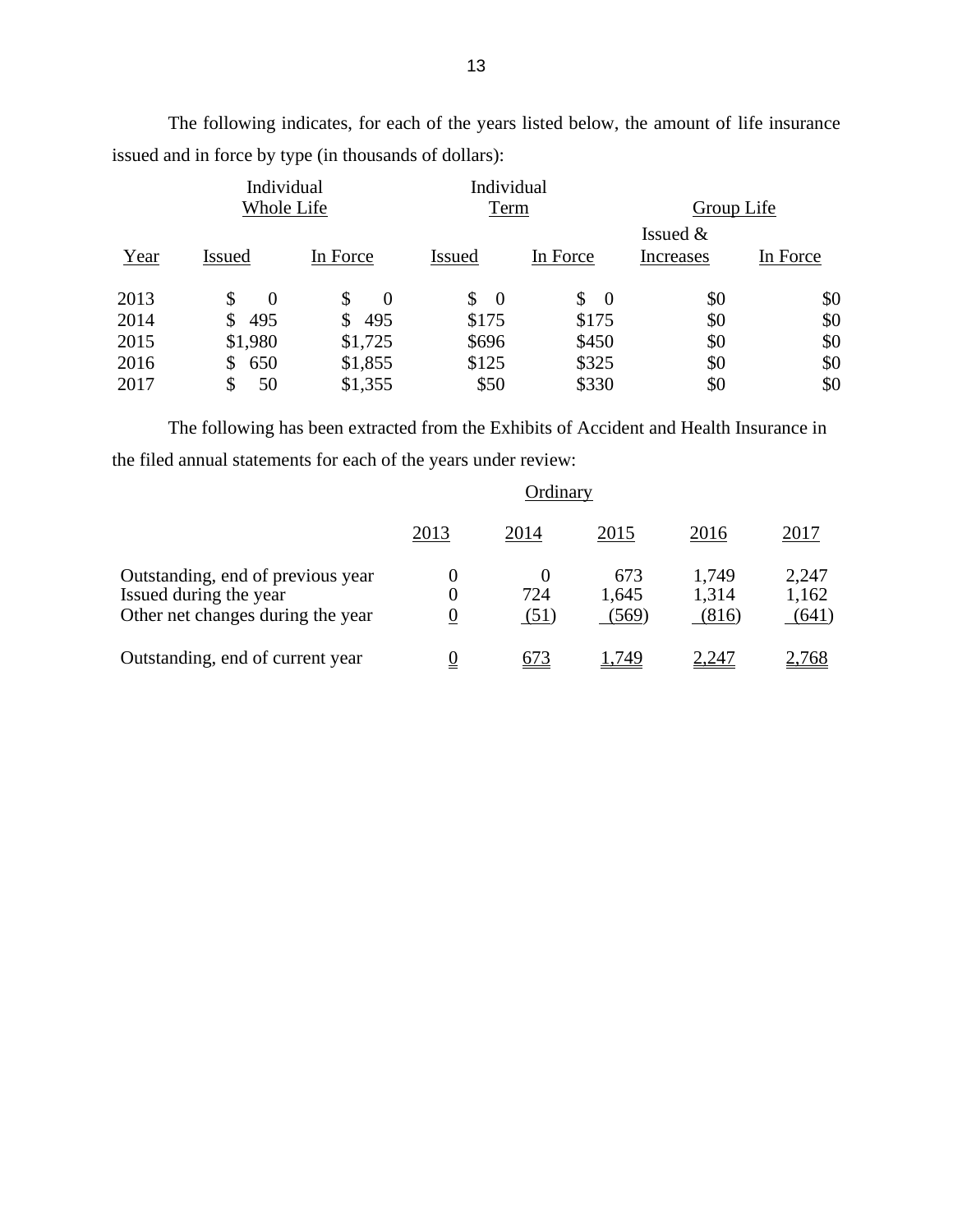The following is the net gain (loss) from operations by line of business after federal income taxes but before realized capital gains (losses) reported for each of the years under examination in the Company's filed annual statements:

|                           | 2013                                                   | 2014       | 2015       | 2016       | 2017     |
|---------------------------|--------------------------------------------------------|------------|------------|------------|----------|
| Ordinary life insurance   | $\begin{array}{ccc} \text{S} & & \text{O} \end{array}$ | $($ 826)   | (3,169)    | \$20,563   | \$16,891 |
| Other accident and health | \$(67,524)                                             | \$(20,335) | \$(49,391) | \$(18,222) | \$16,054 |
| Total                     | \$(67,524)                                             | \$(21,161) | \$(52,561) | \$2,341    | \$32,945 |

The following ratios, applicable to the accident and health business of the Company, have been extracted from Schedule H for each of the indicated years:

|                                            | 2013                          | 2014                            | 2015                            | 2016                            | 2017                            |
|--------------------------------------------|-------------------------------|---------------------------------|---------------------------------|---------------------------------|---------------------------------|
| Premiums earned                            | 100.0%                        | 100.0%                          | 100.0%                          | 100.0%                          | 100.0%                          |
| Incurred losses<br>Commissions<br>Expenses | 0.0%<br>0.0<br>0.0<br>$0.0\%$ | 7.4%<br>86.0<br>178.8<br>272.2% | 23.5%<br>70.6<br>49.3<br>143.4% | 27.9%<br>51.6<br>35.9<br>115.4% | 36.0%<br>36.4<br>36.2<br>108.6% |
| Underwriting results                       | 0.0%                          | (172.3%)                        | $(43.4\%)$                      | $(15.4\%)$                      | $(8.6\%)$                       |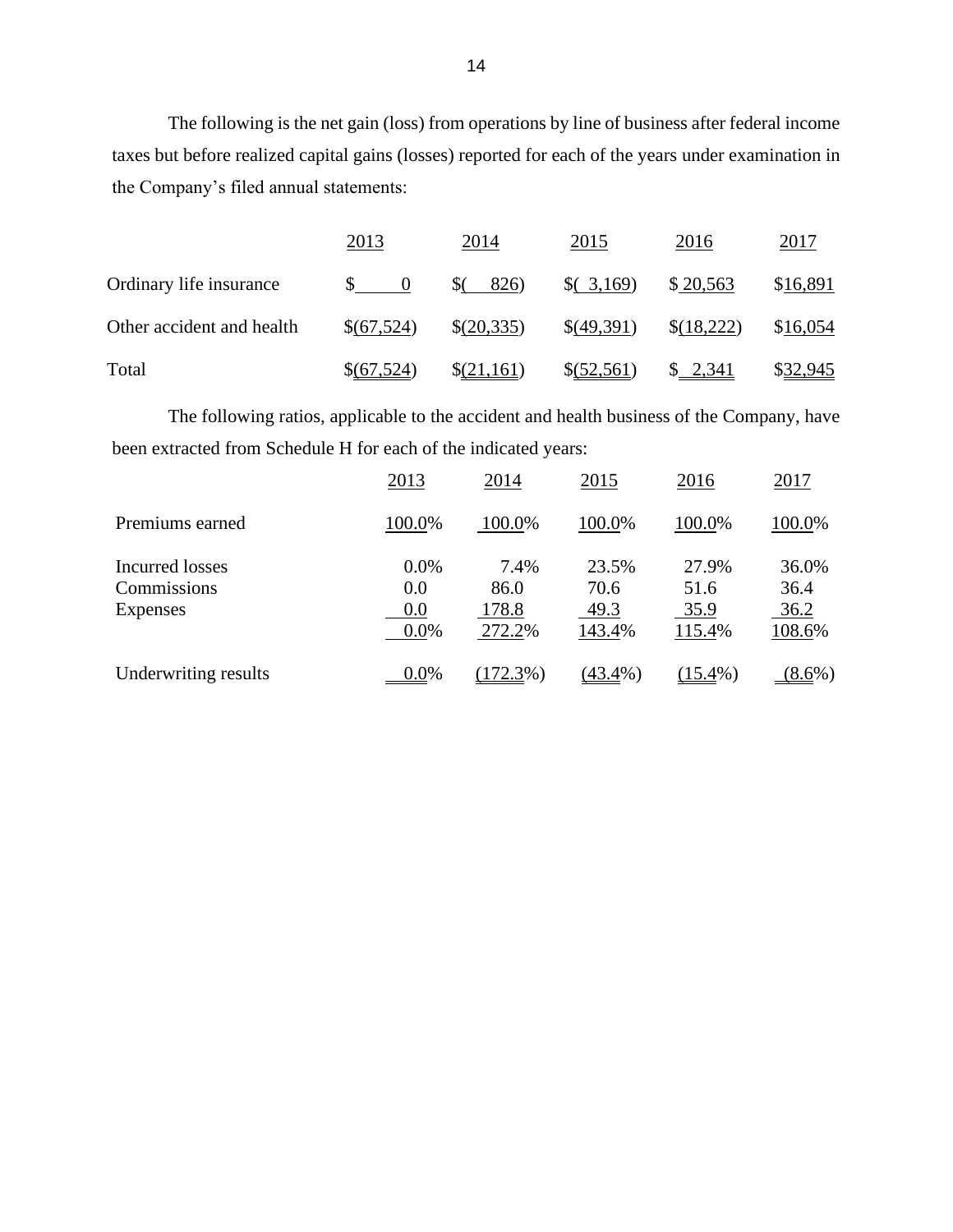#### 6. FINANCIAL STATEMENTS

The following statements show the assets, liabilities, and capital and surplus as of December 31, 2017, as contained in the Company's 2017 filed annual statement, a condensed summary of operations and a reconciliation of the capital and surplus account for each of the years under review. The examiner's review of a sample of transactions did not reveal any differences which materially affected the Company's financial condition as presented in its financial statements contained in the December 31, 2017 filed annual statement.

#### A. Independent Accountants

The firm of BDO USA LLP was retained by the Company to audit the Company's combined statutory basis statements of financial position as of December 31 of each year in the examination period, and the related statutory-basis statements of operations, capital and surplus, and cash flows for the years then ended.

BDO USA LLP concluded that the statutory financial statements presented fairly, in all material respects, the financial position of the Company at the respective audit dates. Balances reported in these audited financial statements were reconciled to the corresponding years' annual statements with no discrepancies noted.

#### B. Net Admitted Assets

| <b>Bonds</b>                                                          | \$7,007,825 |
|-----------------------------------------------------------------------|-------------|
| Cash, cash equivalents and short-term investments                     | 491,961     |
| Investment income due and accrued                                     | 34,790      |
| Premiums and considerations:                                          |             |
| Uncollected premiums and agents' balances in the course of collection | 5,000       |
| Deferred premiums, agents' balances and installments booked but       |             |
| deferred and not yet due                                              | 3,535       |
| Net deferred tax asset                                                | 20,908      |
|                                                                       |             |
| Total admitted assets                                                 | \$7,564,019 |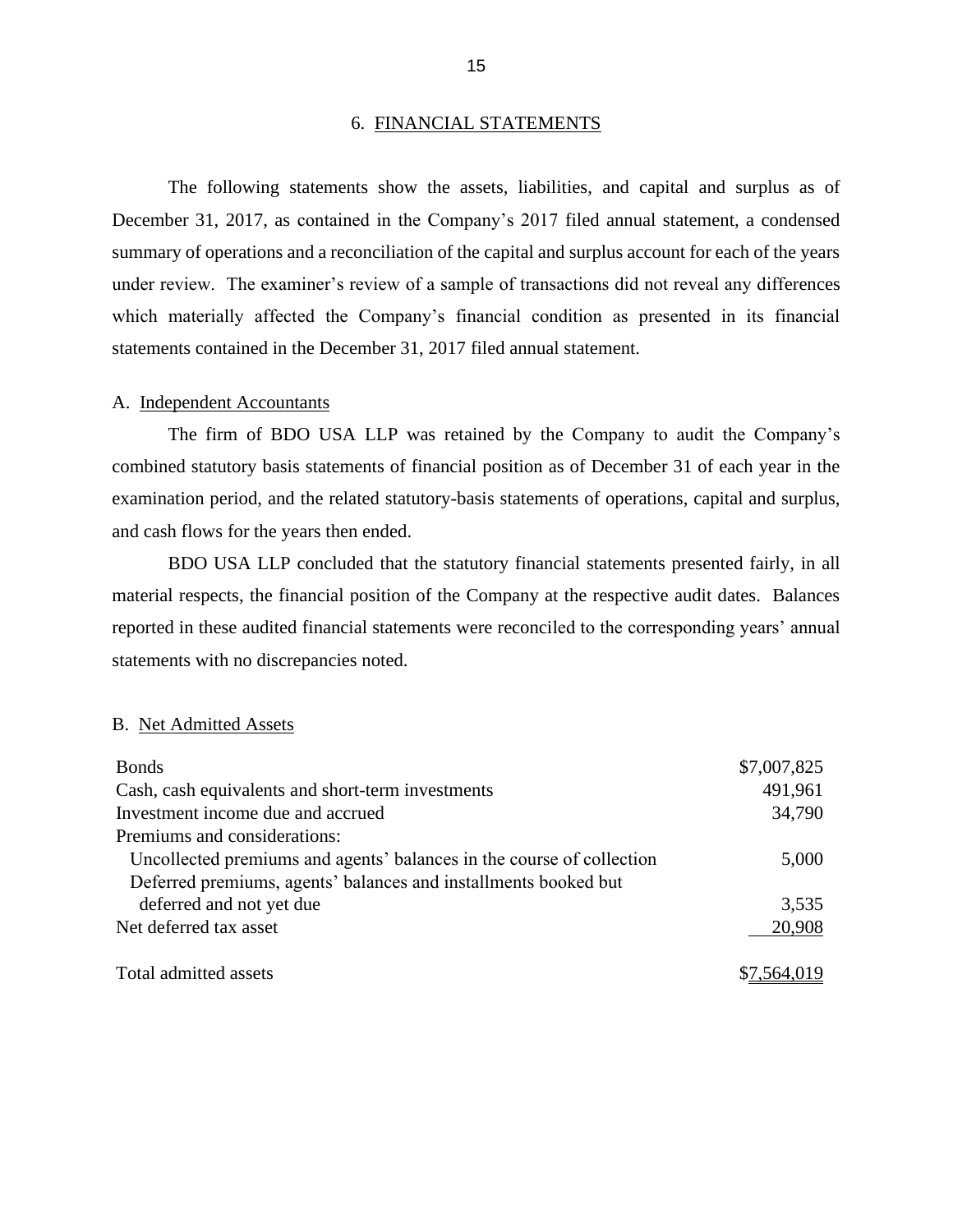## C. Liabilities, Capital and Surplus

| Aggregate reserve for life policies and contracts                       | \$<br>17,258 |
|-------------------------------------------------------------------------|--------------|
| Aggregate reserve for accident and health contracts                     | 181,982      |
| Contract claims:                                                        |              |
| Accident and health                                                     | 165,857      |
| Premiums and annuity considerations for life and accident and health    |              |
| contracts received in advance                                           | 4,539        |
| Contract liabilities not included elsewhere:                            |              |
| Other amounts payable on reinsurance                                    | 627          |
| Interest maintenance reserve                                            | 211          |
| Commissions to agents due or accrued                                    | 6,906        |
| General expenses due or accrued                                         | 15,512       |
| Taxes, licenses and fees due or accrued, excluding federal income taxes | 23,994       |
| Current federal and foreign income taxes                                | 53,513       |
| Remittances and items not allocated                                     | 60           |
| Miscellaneous liabilities:                                              |              |
| Asset valuation reserve                                                 | 6,600        |
| Funds held under reinsurance treaties with unauthorized reinsurers      | 34,022       |
| Payable to parent, subsidiaries and affiliates                          | 130,508      |
| <b>Total liabilities</b>                                                | \$641,589    |
| Common capital stock                                                    | \$2,000,000  |
| Gross paid in and contributed surplus                                   | 5,000,000    |
| Unassigned funds (surplus)                                              | (77, 570)    |
| Surplus                                                                 | \$4,922,430  |
| Total capital and surplus                                               | \$6,922,430  |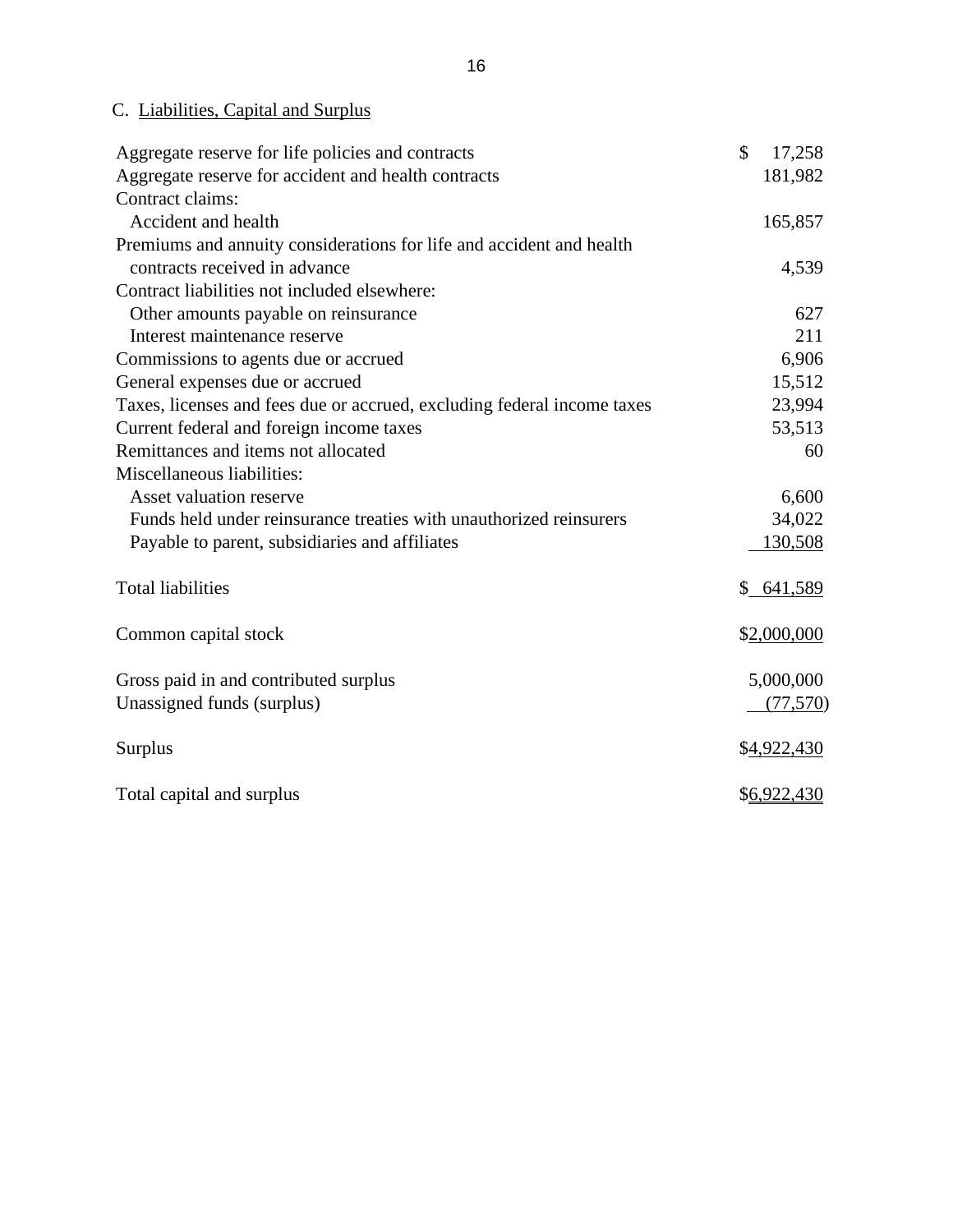## D. Condensed Summary of Operations

|                                           | 2013                   | 2014        | 2015         | 2016                      | 2017          |
|-------------------------------------------|------------------------|-------------|--------------|---------------------------|---------------|
| Premiums and considerations               | \$<br>$\overline{0}$   | \$101,423   | \$509,839    | \$919,019                 | \$1,061,138   |
| Investment income                         | 44,570                 | 136,042     | 166,349      | 171,513                   | 184,124       |
| Commissions and reserve                   |                        |             |              |                           |               |
| adjustments on reinsurance ceded          | $\boldsymbol{0}$       | 527         | 14,339       | 4,514                     | 2,280         |
| Total income                              | \$44,570               | \$237,992   | \$690,527    | \$1,095,046               | \$1,247,542   |
| Benefit payments                          | \$<br>$\boldsymbol{0}$ | \$<br>6,506 | \$114,922    | 219,944<br>$\mathbb{S}^-$ | 254,586<br>\$ |
| Increase in reserves                      | $\overline{0}$         | 9,725       | 7,630        | 45,385                    | 136,500       |
| Commissions                               | $\overline{0}$         | 75,936      | 367,013      | 474,245                   | 385,469       |
| General expenses and taxes                | 112,094                | 163,970     | 254,979      | 335,384                   | 386,073       |
| Increase in loading on deferred and       |                        |             |              |                           |               |
| uncollected premiums                      | $\boldsymbol{0}$       | 3,460       | (1,081)      | (745)                     | (1,022)       |
| <b>Total deductions</b>                   | \$112,094              | \$259,597   | \$743,463    | \$1,074,213               | \$1,161,606   |
| Net gain (loss)                           | \$(67,524)             | \$ (21,605) | \$ (52,936)  | $\mathcal{S}$<br>20,833   | \$<br>85,936  |
| Federal and foreign income taxes incurred | 0                      | (444)       | (375)        | 18,493                    | 52,992        |
| Net gain (loss) from operations           |                        |             |              |                           |               |
| before net realized capital gains         | \$ (67,524)            | (21,161)    | \$ (52,561)  | \$<br>2,340               | \$<br>32,944  |
| Net income                                | \$ (67,524)            | \$ (21,161) | \$ (52, 561) | 2,340<br>\$               | \$<br>32,944  |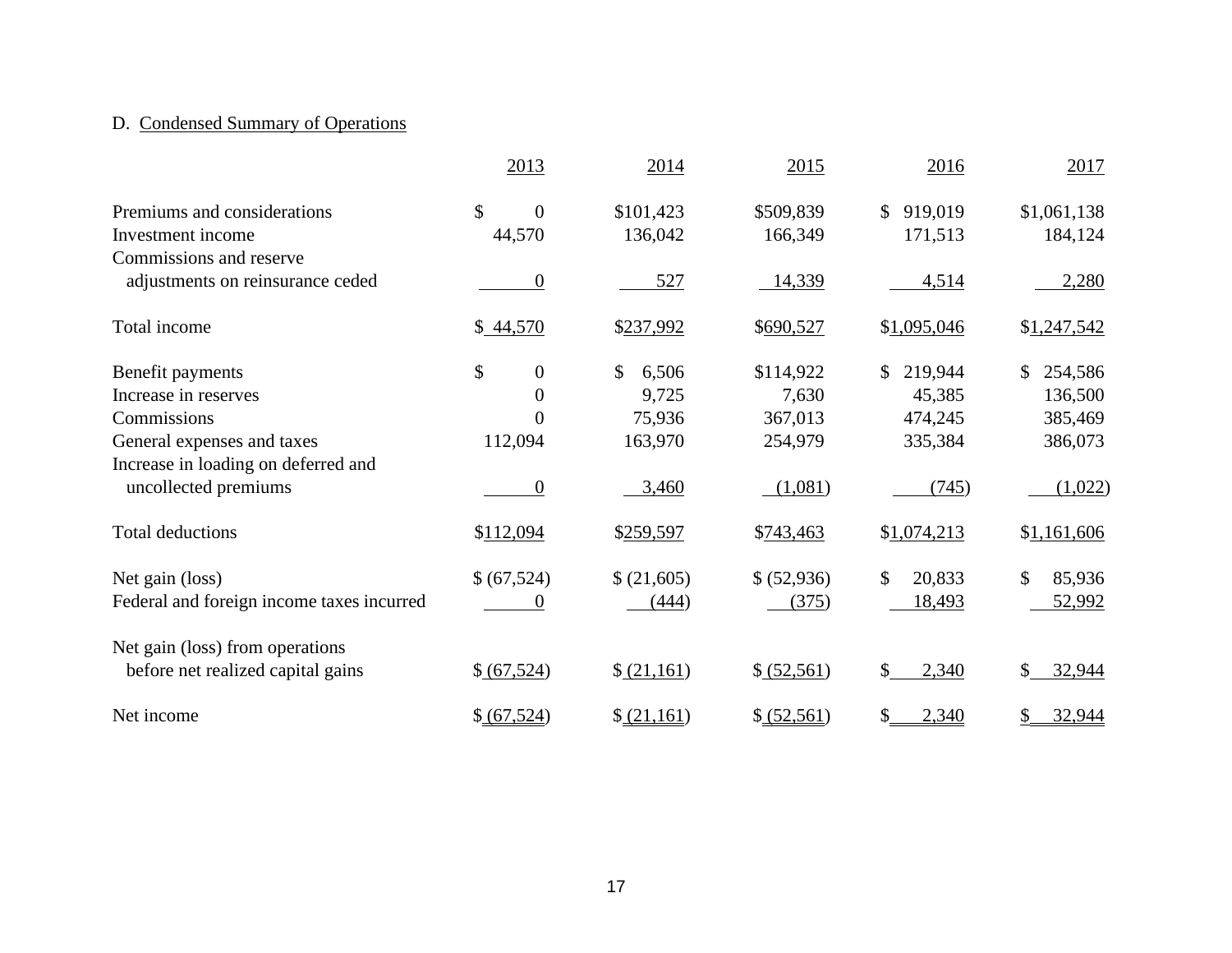## E. Capital and Surplus Account

|                                                                                              | 2013                      | 2014                             | 2015                       | 2016                  | 2017                     |
|----------------------------------------------------------------------------------------------|---------------------------|----------------------------------|----------------------------|-----------------------|--------------------------|
| Capital and surplus, December 31, prior year                                                 | $\overline{0}$<br>S.      | \$6,948,586                      | \$6,933,721                | \$6,869,762           | \$6,893,129              |
| Net income<br>Change in net deferred income tax<br>Change in non-admitted assets and related | \$<br>(67, 524)<br>30,277 | \$<br>(21,161)<br>(201)          | \$<br>(52, 561)<br>13,896  | \$<br>2,340<br>19,116 | \$<br>32,944<br>(2,844)  |
| items<br>Change in asset valuation reserve<br>Capital changes:                               | (13, 431)<br>(736)        | 8,298<br>(1,801)                 | (23, 693)<br>(1,601)       | 3,289<br>(1,378)      | 285<br>(1,084)           |
| Paid in<br>Surplus adjustments:                                                              | 2,000,000                 | $\overline{0}$                   | $\boldsymbol{0}$           | 0                     | $\theta$                 |
| Paid in<br>Net change in capital and surplus for the year                                    | 5,000,000<br>\$6,948,586  | 0<br>(14, 865)<br>$\mathbb{S}^-$ | $\theta$<br>\$<br>(63,959) | \$<br>23,367          | $\theta$<br>\$<br>29,301 |
| Capital and surplus, December 31, current year                                               | \$6,948,586               | \$6,933,721                      | \$6,869,762                | \$6,893,129           | \$6,922,430              |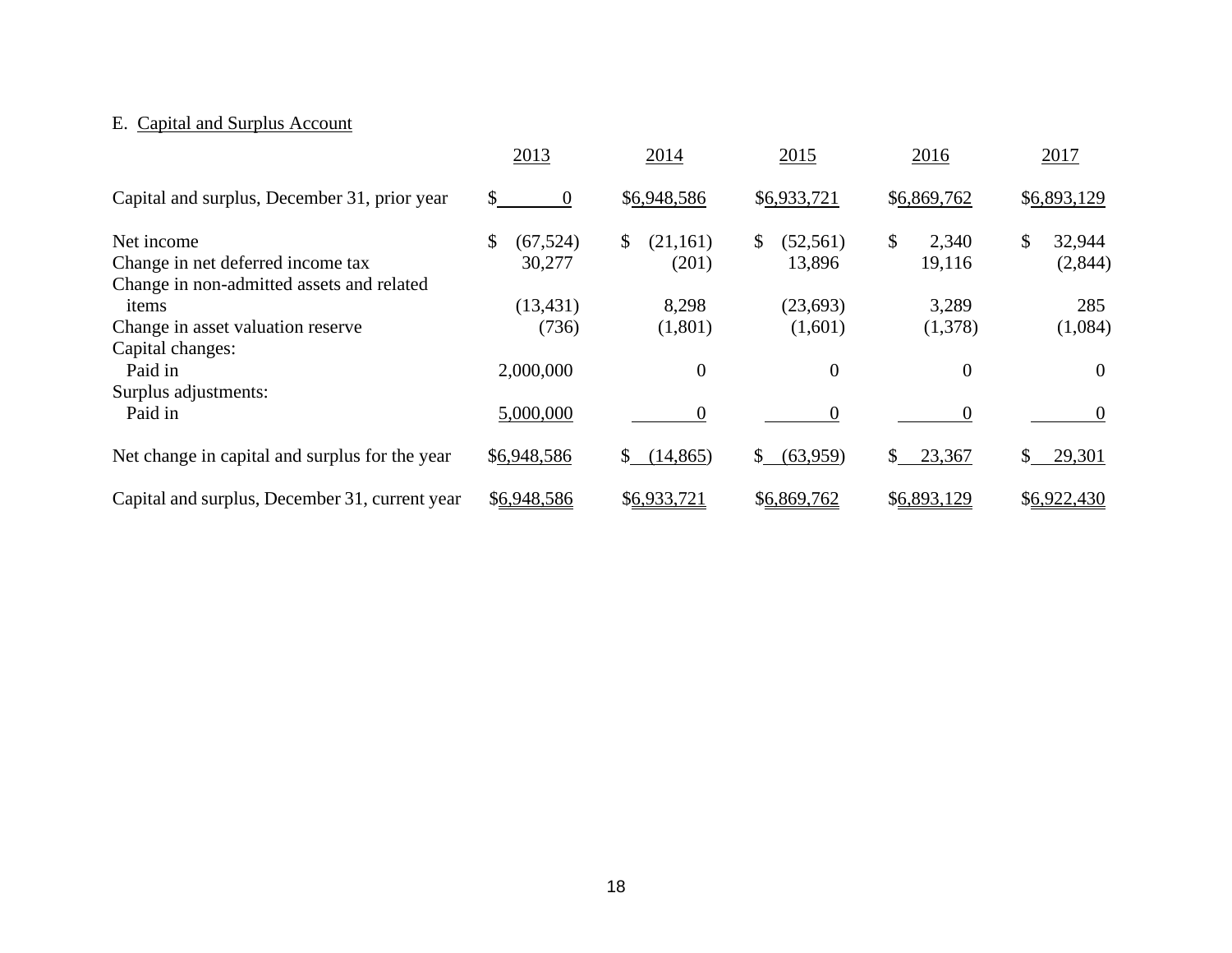#### F. Reserves

Section 4228(h) of the New York Insurance Law states, in part:

"No company shall offer for sale any life insurance policy form or annuity contract form covered by this section or any debit life insurance policy form which shall not appear to be self-supporting on reasonable assumptions as to interest, mortality, persistency, taxes, agents' and brokers' survival and expenses resulting from the sale of the policy or contract form. For all such forms offered for sale in this state, and for all forms filed for use outside this state by domestic life insurance companies, a statement that the requirements of this subsection have been met, signed by an actuary who is a member in good standing of the American Academy of Actuaries and meets the requirements prescribed by the superintendent by regulation shall be submitted with each such life insurance policy or annuity contract form filed pursuant to paragraph one or six of subsection (b) of section three thousand two hundred one of this chapter. A demonstration supporting each such statement, signed by an actuary meeting such qualifications, shall be retained in the company's home office, while such form is being offered in this state and for a period of six years thereafter and be available for inspection…"

The examiner conducted a review of the Company's pricing adequacy for two products subject to Section 4228(h) of the New York Insurance Law. The examiner requested the required actuarial statements of self-support and corresponding demonstrations for the two policy forms per Section 4228(h). For the two policy forms, with 61 policies issued, the Company was unable to provide the demonstrations of self-support.

The Company violated Section 4228(h) of the New York Insurance Law by failing to provide the required demonstrations.

In response to the Department's concerns, the Company provided current demonstrations for these products. The Company confirmed that all future statements of self-support will be supported by complete and comprehensive documentations, and that such demonstrations will be well organized and containing detailed narrative descriptions of the methodologies, results, sensitivity tests, and material assumptions used such that another actuary can make a reasonable assessment of the analyses performed. The Company also agreed that such demonstrations will be signed, dated, and finalized prior to the date of the statement of self-support.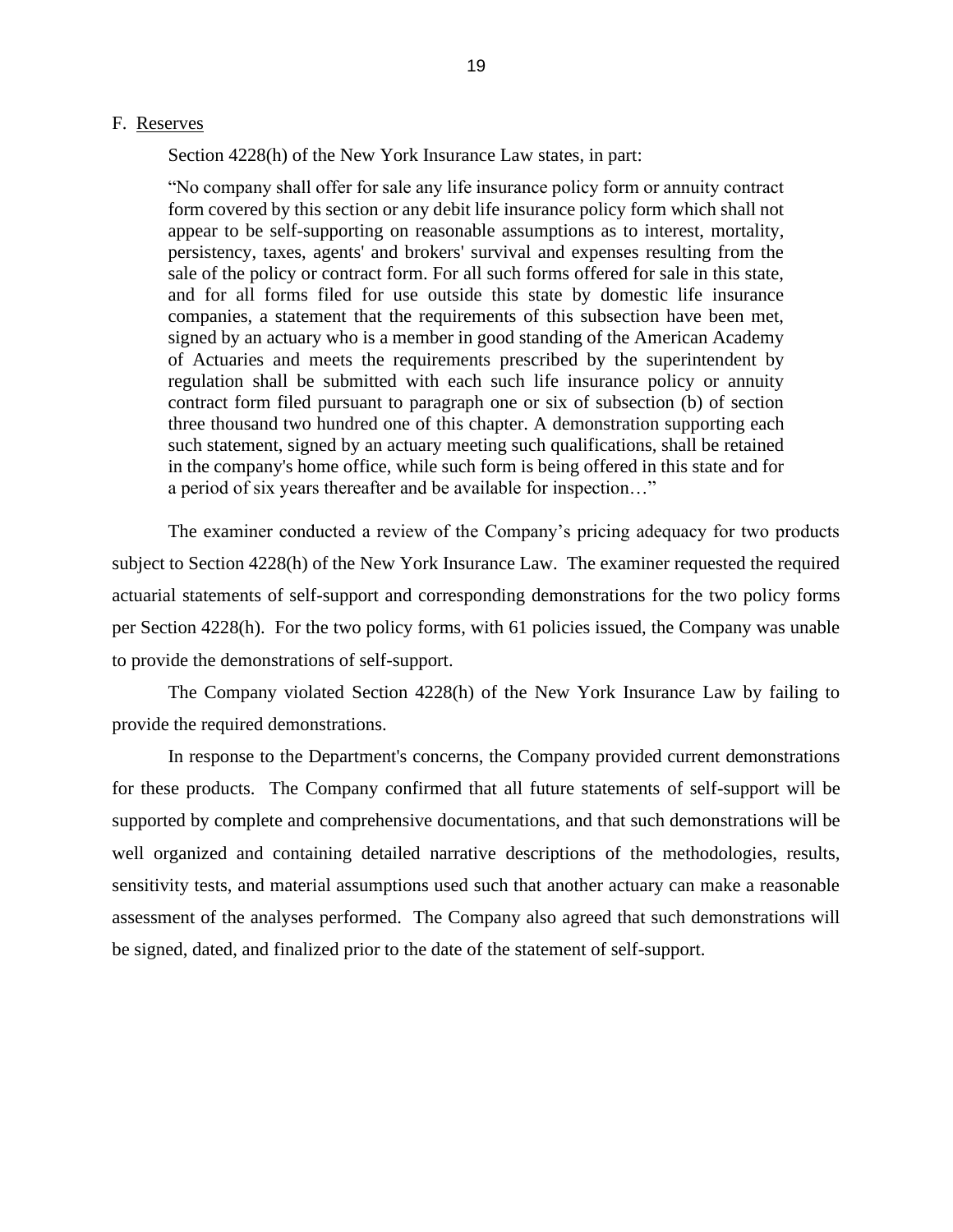### 7. SUBSEQUENT EVENTS

On December 10, 2018, the Company signed a definitive agreement to be acquired by Horace Mann Educators Corporation ("Horace Mann") for \$405 million. Horace Mann is a financial services company focused on marketing insurance and retirement plans to educators and school employees. The transaction is expected to close in the second quarter of 2019.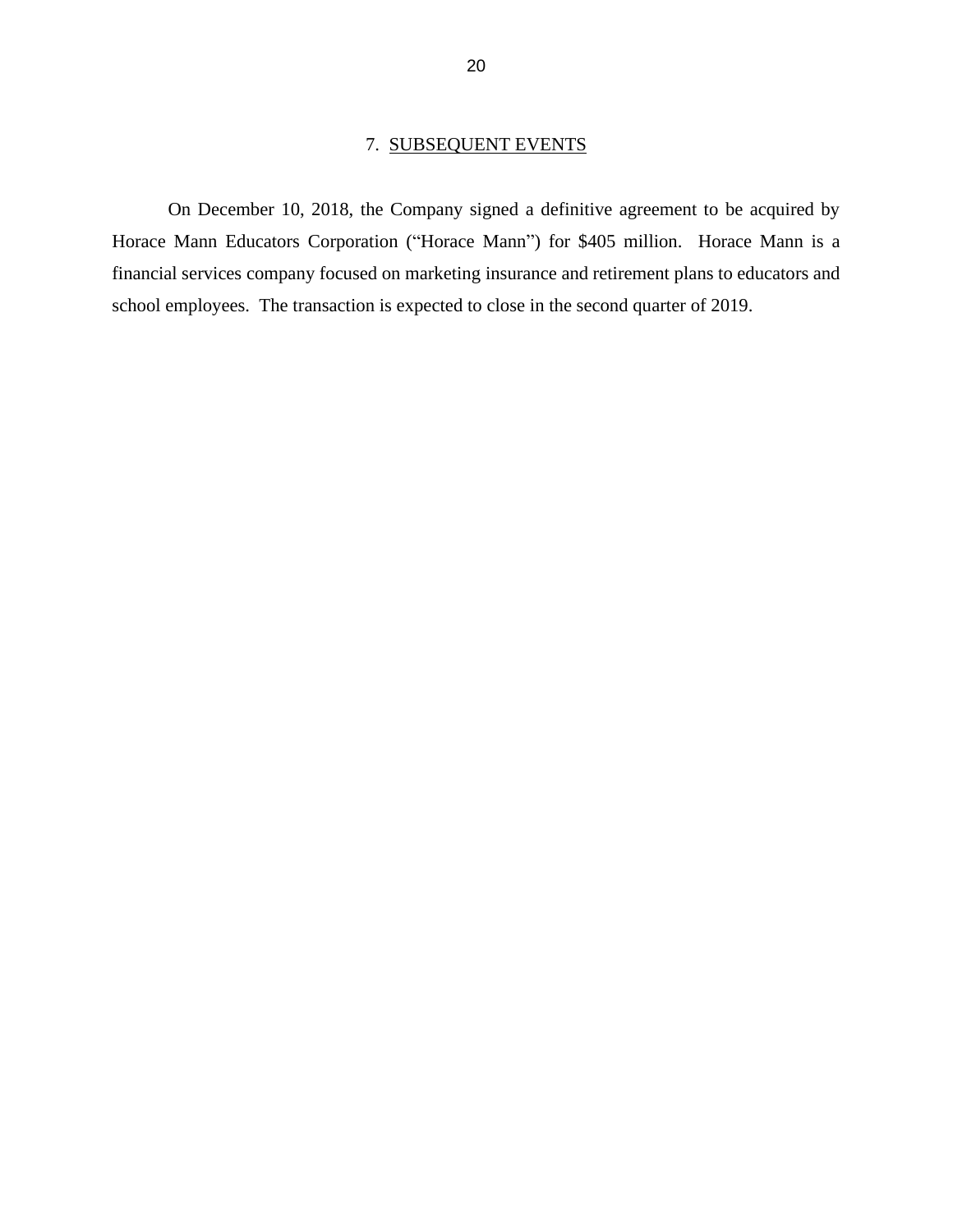## 8. SUMMARY AND CONCLUSIONS

Following is the violation contained in this report:

| <u>Item</u>  | Description                                                                                                              | Page $No(s)$ . |
|--------------|--------------------------------------------------------------------------------------------------------------------------|----------------|
| $\mathsf{A}$ | The Company violated Section 4228(h) of the New York Insurance<br>Law by failing to provide the required demonstrations. | 19             |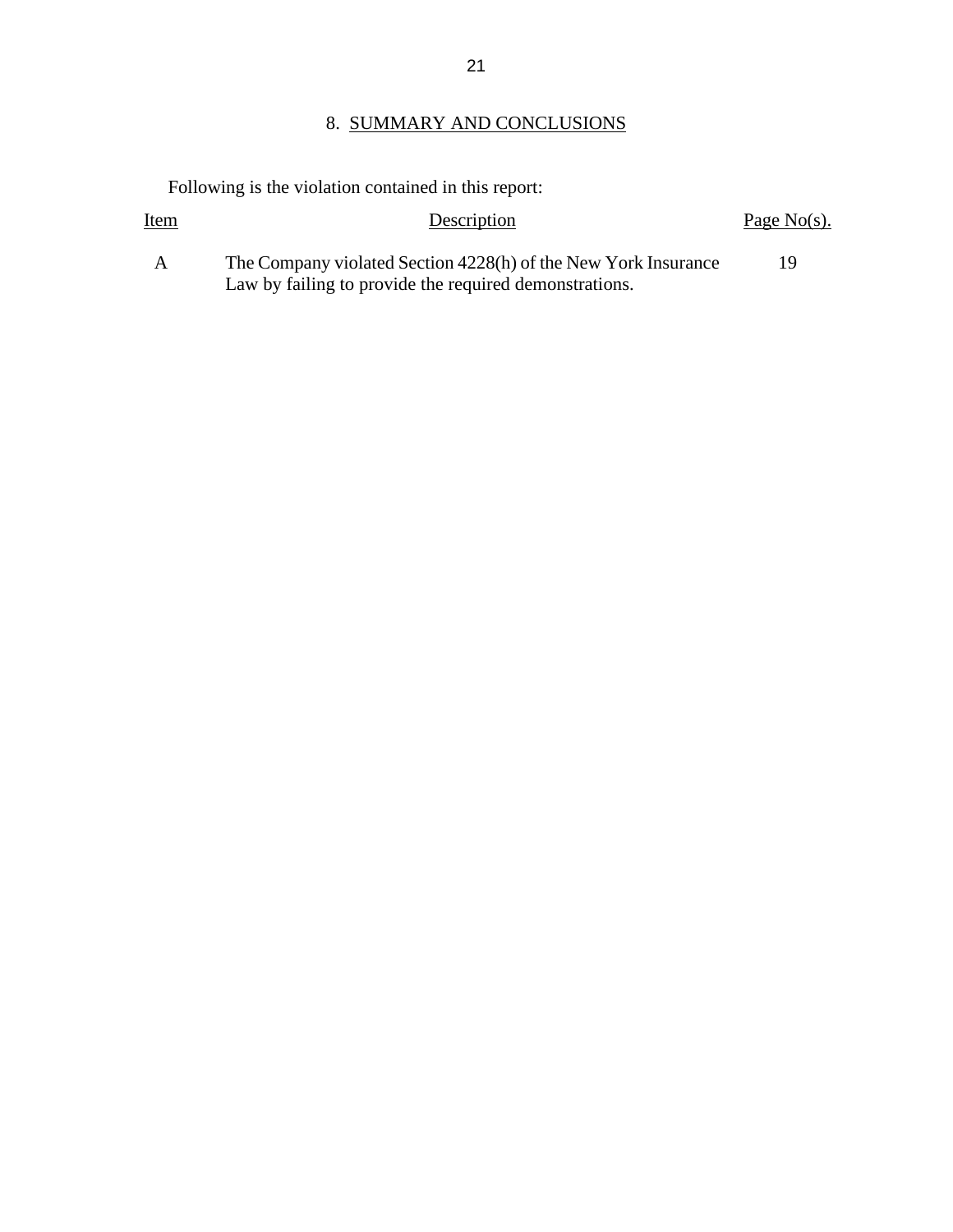Respectfully submitted,

 $\leftarrow$ James W. Menck, CFE

Eide Bailly, LLP

STATE OF TEXAS  $)$  $)$ SS: COUNTY OF TARRANT )

James W. Menck, being duly sworn, deposes and says that the foregoing report, subscribed by him, is true to the best of his knowledge and belief.

James W. Menck

Subscribed and sworn to before me

this Zloth day of March, 2020



Notary X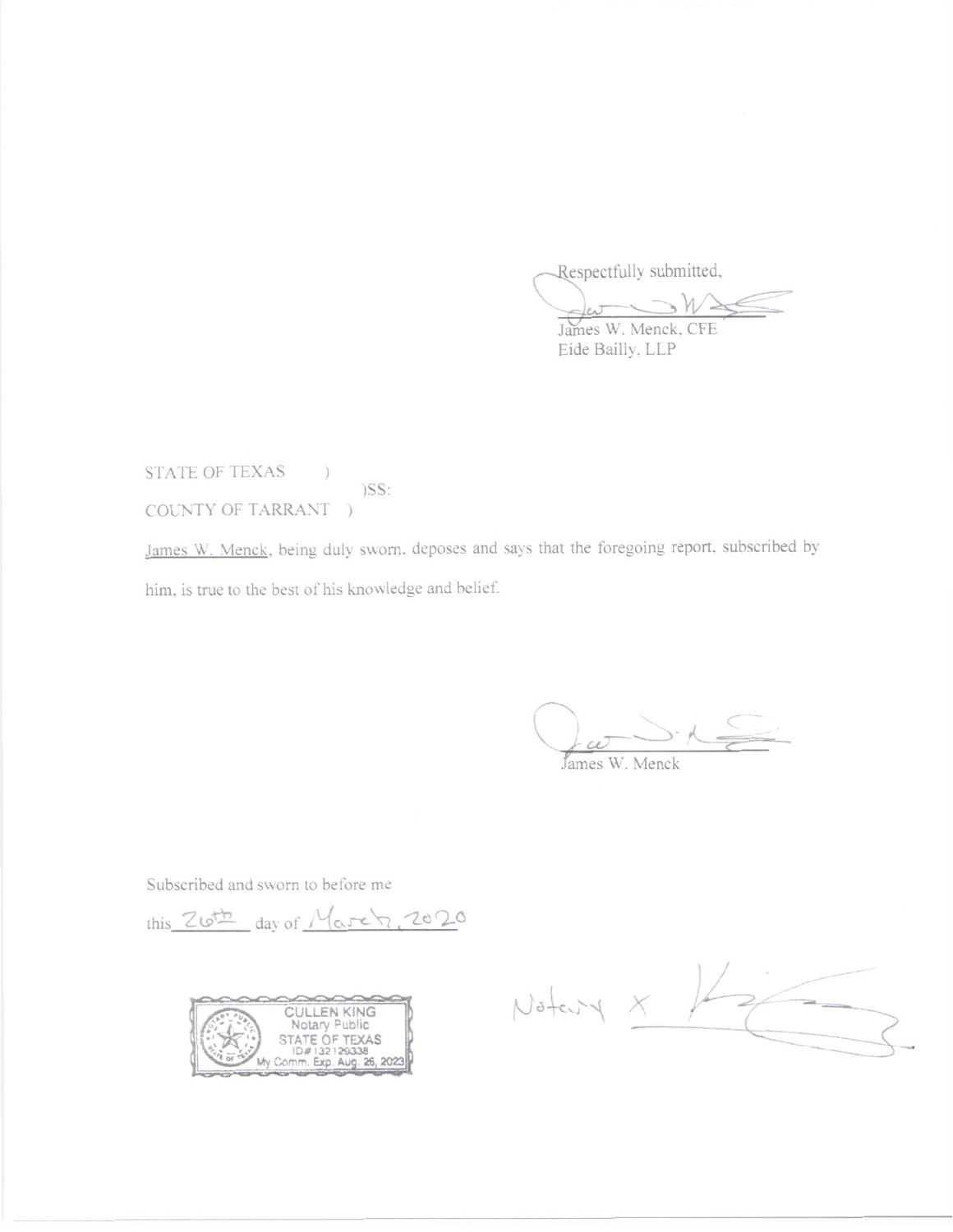Respectfully submitted,

Mistaba Nahna Mostafa Mahmoud

Principal Insurance Examiner

STATE OF NEW YORK )SS: COUNTY OF NEW YORK  $\mathcal{L}$ 

Mostafa Mahmoud, being duly sworn, deposes and says that the foregoing report, subscribed by him, is true to the best of his knowledge and belief.

Nastafa Nahmoud Mostafa Mahmoud

Subscribed and sworn to before me

this 26th day of March, 2020

**LA OLUMO** Public, State of New York Notary **03016062914** No. In Kings County Qualmed  $20, 20$